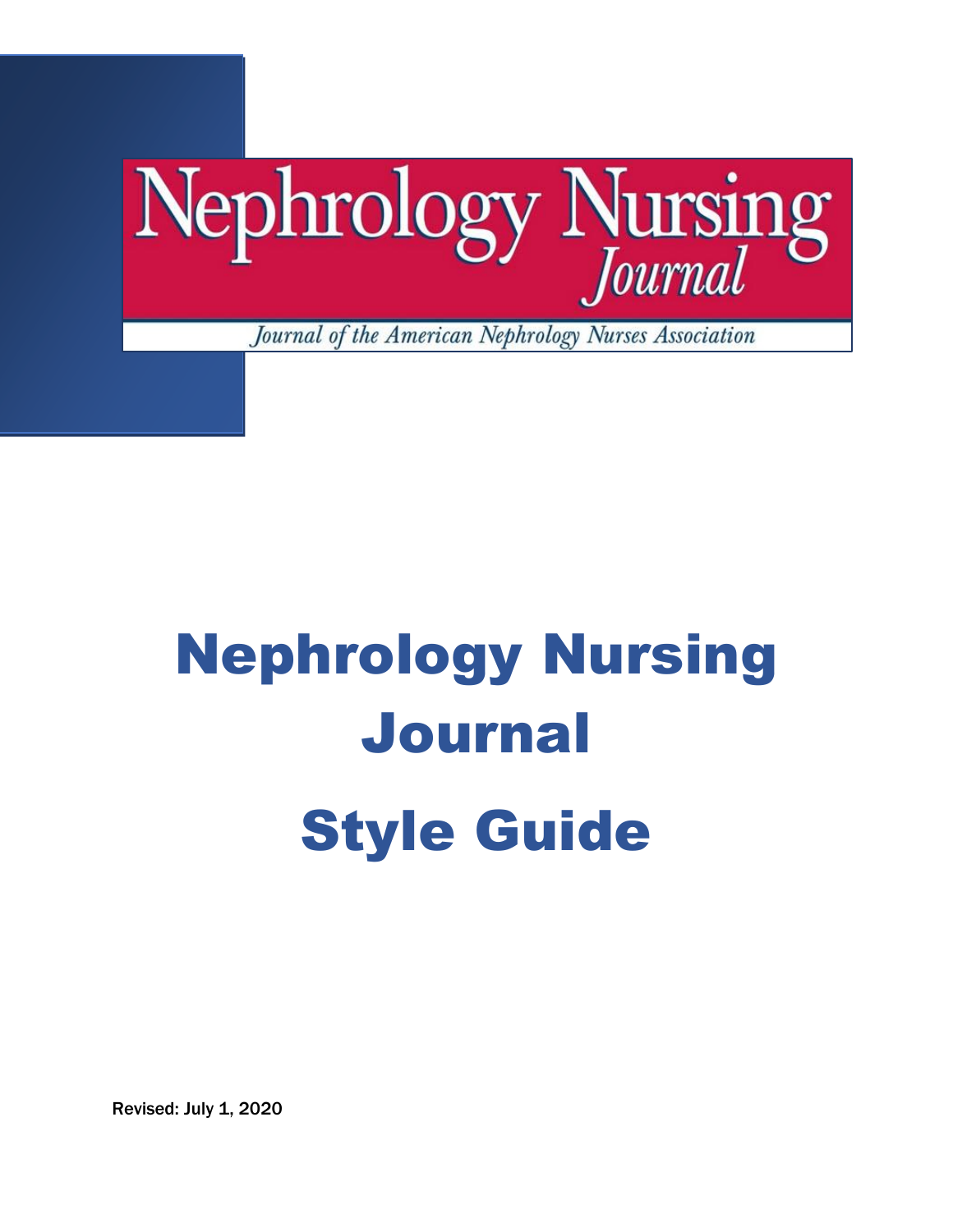# NNJ Style Guide

Style Guides are designed to provide guidelines for authors. The content is not all-inclusive, but it represents the format style of *NNJ* and the most commonly accepted terms, abbreviations, and acronyms in the specialty of nephrology nursing, and addresses frequently asked style questions. It is a companion to the *NNJ Author Guidelines* which provide information on submitting a manuscript to *NNJ*. For information on questions not addressed in the *NNJ Style Guide*, the *NNJ Author Guidelines*, or the *APA Publication Manual*, please contact the *NNJ* staff [\(nephrologynursing@ajj.com\)](mailto:nephrologynursing@ajj.com).

*NNJ* follows the guidelines established by the *Publication Manual of the American Psychological Association* (APA), 7th edition (2020), and the recommendations on nomenclature for kidney function and disease from The Kidney Disease: Improving Global Outcomes (KDIGO) Consensus Conference (2020, available for download at [https://kdigo.org/wp-content/uploads/2018/10/Nomenclature-Conference-Report.pdf\)](https://kdigo.org/wp-content/uploads/2018/10/Nomenclature-Conference-Report.pdf).

This Style Guide includes

- Formatting the Manuscript
- General Style Issues
- Terms and Abbreviations General
- Government and Health Care Organizations Names and Abbreviations
- Professional Credentials, Certifications, Titles, and Licenses with Abbreviations
- KDIGO Nomenclature May 2020 KDIGO Consensus Conference Report on Nomenclature for Kidney Function and Disease

The NNJ Style Guide is a dynamic document. It is updated as new and more frequently used terms and abbreviations are noted. If you have terms and abbreviations that you believe should be included or corrections, please email NNJ Editor-in-Chief Beth Ulrich (BethTUlrich@gmail.com).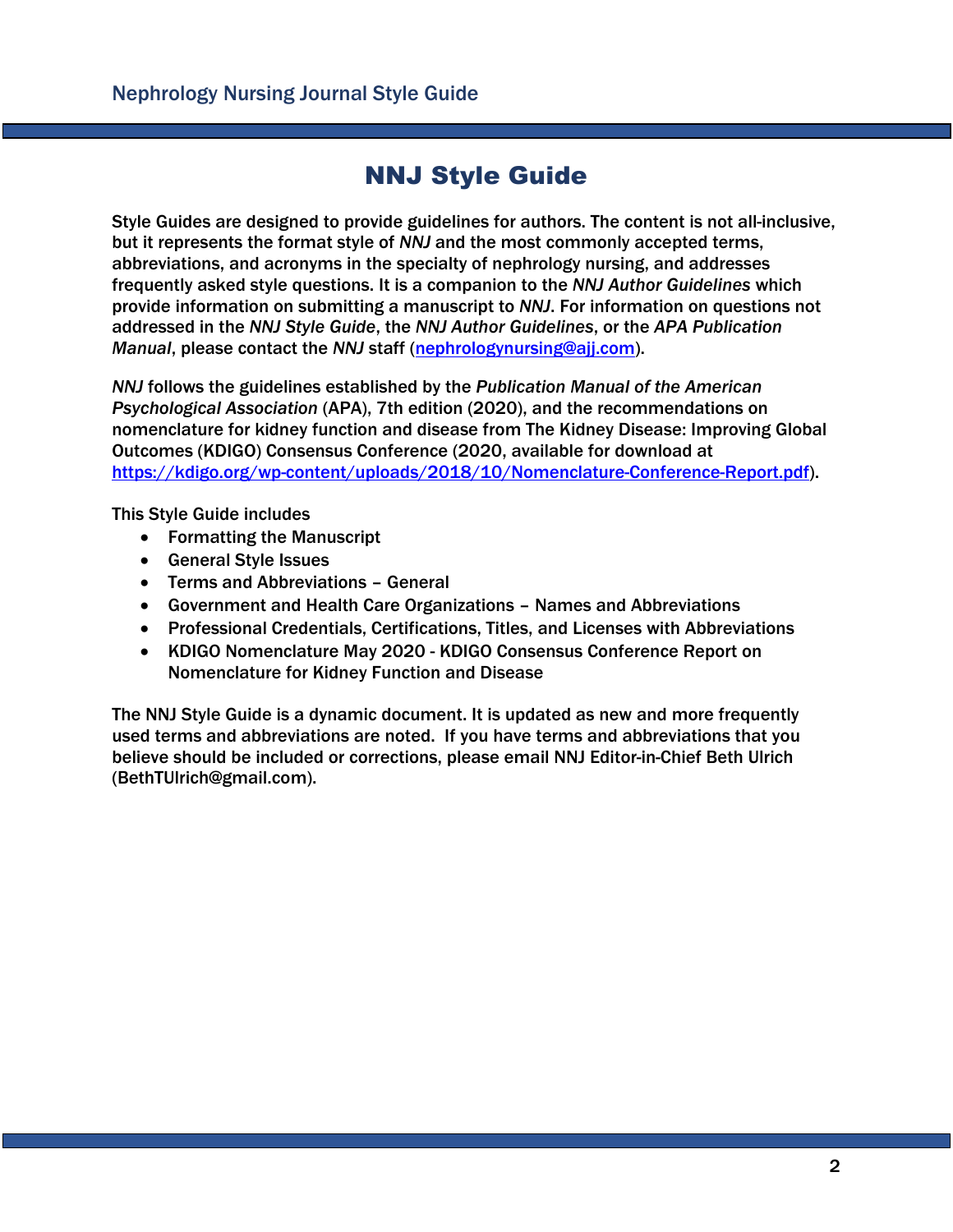#### Formatting the Manuscript

#### Order of the Manuscript

The following order should be followed for all manuscripts submitted to *NNJ* including department submissions.

- Title Page Include
	- $\circ$  title of the manuscript
	- $\circ$  the names of the author(s) with their credentials
	- $\circ$  keywords Three to five words/phrases typically used when people are searching for information (e.g., hemodialysis, transplantation, work environment).
- Author Information For each author, provide the
	- o Name
	- $\circ$  Credentials In the order designated by the ANA 2009 Position Statement: education (list highest attained degree first), licensure (state designation or requirement), national certification (earned), awards and honors, other certifications
	- $\circ$  Current job title, name of employer, city and state of employer
	- $\circ$  If applicable, any current ANNA leadership position titles
	- $\circ$  If applicable, ANNA chapter of which the author is a member
	- $\circ$  Contact information, including email address, phone number, and land mail address (home address preferred).
	- $\circ$  Disclosure statement. Include a statement signed by all authors that the contents, in whole or in part, have not been previously reported, and are not under consideration for publication elsewhere, nor will be, until a decision is made by the *Nephrology Nursing Journal* Editor.
	- $\circ$  Indicate which author is the primary author or the corresponding author
- Acknowledgement of funding or other contributions (include only if applicable)
- Other acknowledgements (include only if applicable)
- Abstract (75-125 words) The abstract should be written as one paragraph
- Key words Provide several key words that describe the content and can be used in searches
- Learning outcome
- Manuscript text
- References
- Tables (start each on a separate page)
- Figures (start each on a separate page)

#### Technical Format

Manuscripts should be submitted using MS Word. The manuscript should be submitted in a 12-point font (preferably Times New Roman or Arial), be double spaced, and have at least one inch  $(1)$  margins. The text in the body of the manuscript should be indented at the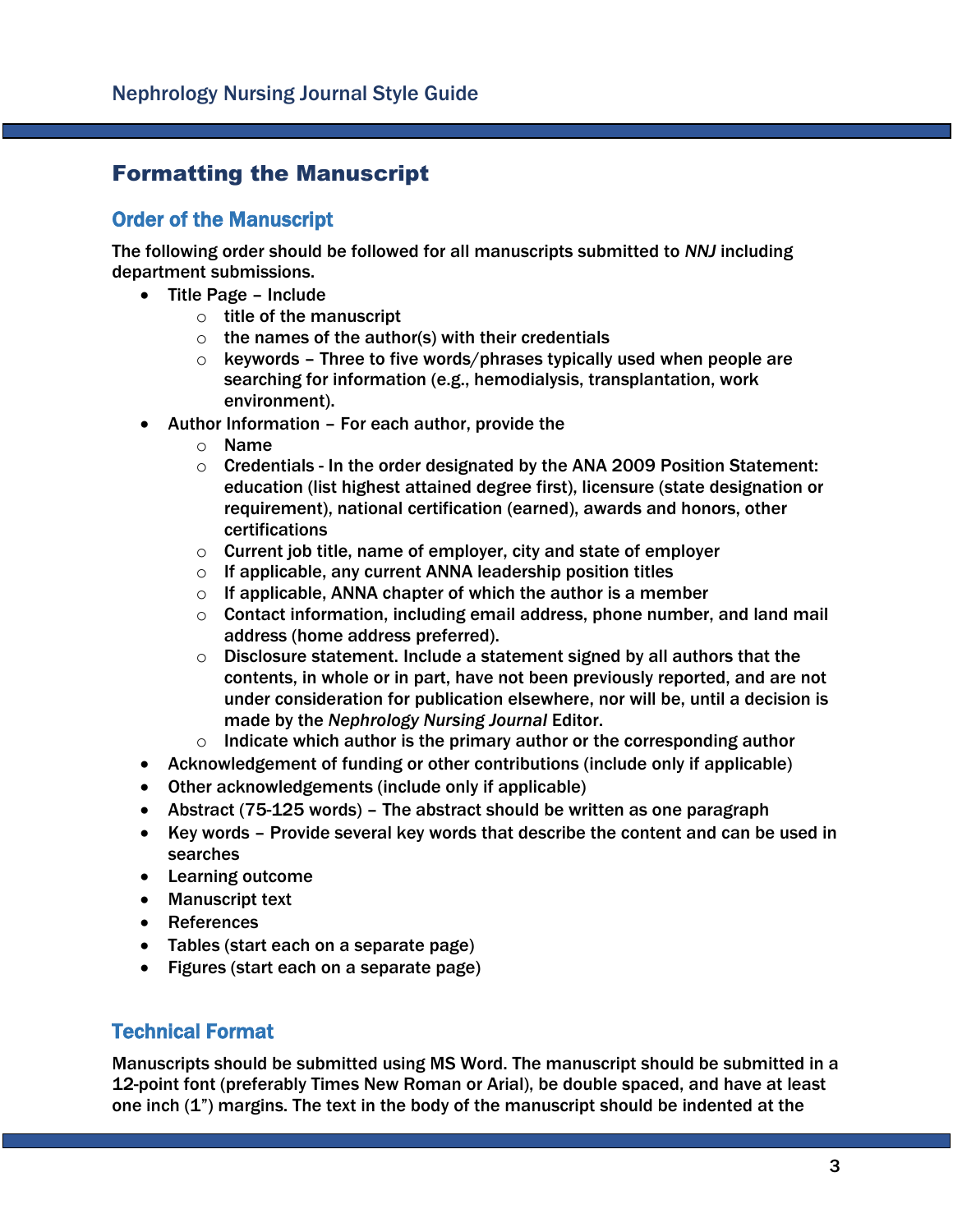beginning of each paragraph. A running header (shortened title) and page number should be included at the top of each page of the manuscript except for the title page. Reference software programs (including the program that comes with MS Word) should NOT be used.

#### **Headings**

*NNJ* uses four levels of headings in the body of the manuscript:

**First Level** (bold, left justified, underlined, Arial font, 12 point) Second Level (bold, left justified, Times New Roman font, 12 point) Third level. (bold, at the start of the paragraph, Times New Roman font, 12 point) *Fourth level.* (italicized, at the start of the paragraph, Times New Roman, 12 point)

#### Punctuation Guidelines

Spacing – Insert one space after commas, colons, semicolon, and periods. Commas – Within a sentence, use commas to separate three or more elements that do not have internal commas (for example – apples, oranges, and bananas); use semicolons to separate three or more elements that have internal commas.

Quotation marks – Use double quotation marks when quoting material directly from the source, the first time a word or phrase is used for an invented or coined expression, and to set off the title of an article or chapter when the title is mentioned in the text. Do not use double quotation marks to identify the anchors of a scale or to introduce a technical term – italicize them instead. Do not use double quotation marks to enclose block quotations of 40 or more words.

Bullet points – If each bullet point is a complete sentence, start each with a capital letter and end each with a period. If the bullet points are a list, then end each bullet point with a comma or semicolon as noted above. End the last bullet point with a period.

#### Tables, Figures, and Photographs

Each table and figure (including photographs, which are considered to be figures) should appear on a separate page after the reference section. Each table and figure should have a title at the top and any sources or permissions for the use of the table listed under the table/figure. For figures, make sure to submit the figure in a format that can be recreated for publication. If the figure is a graph, for example, submit the graph in a format that includes access to the data used to create the graph. The data in the tables and figures should be carefully checked for accuracy – make sure all the numbers that should add up actually do add up.

Photographs must be of high resolution. If the table or figure is taken from another source, include a full reference citation. Obtaining permission to reprint another's work is the responsibility of the author. In addition, photographs that contain the image of an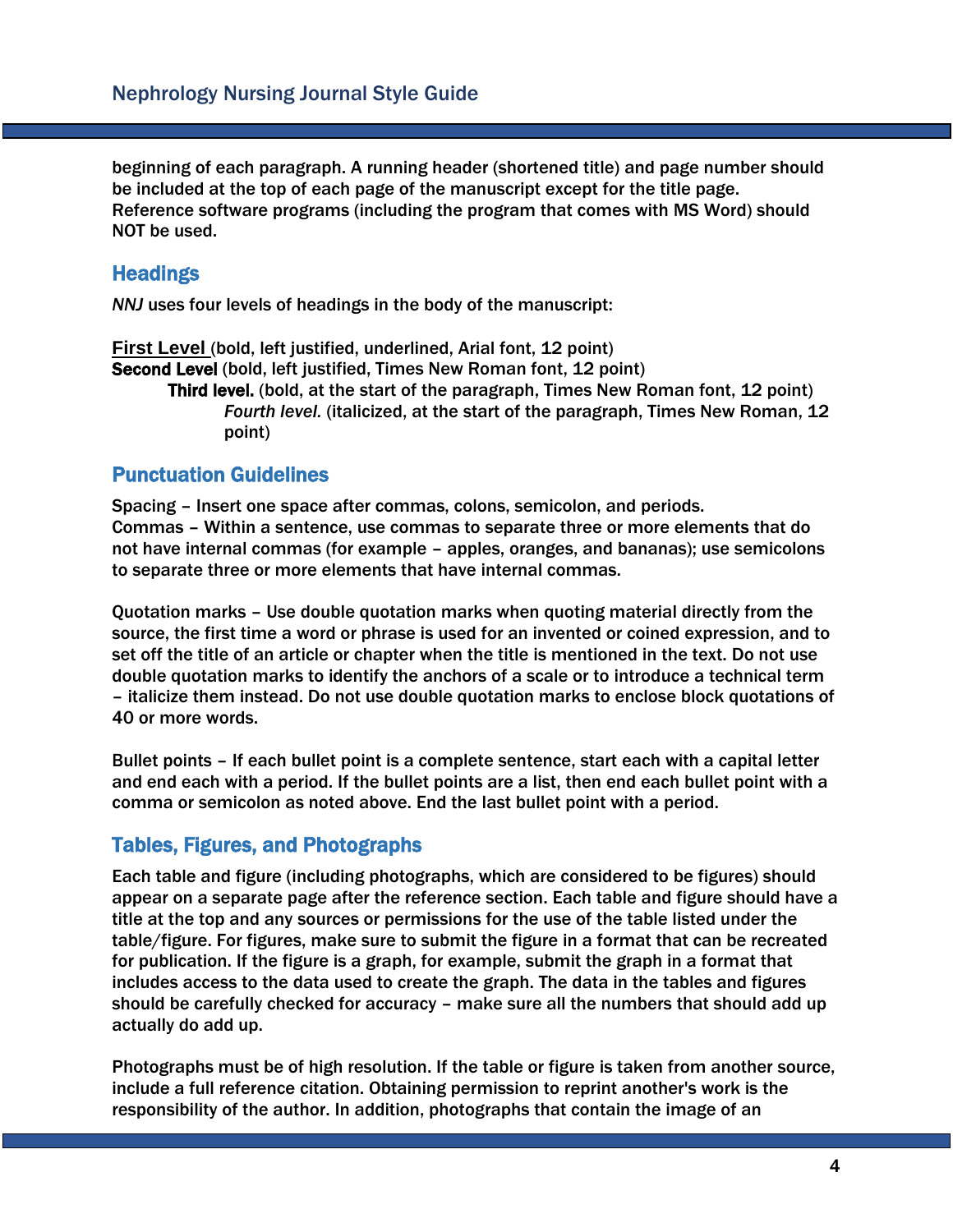individual or individuals must be accompanied by signed releases from those individuals stating that they give permission for the photograph to be used in *NNJ*.

#### Citations and References

The purpose of citations and references is for readers to be able to find the sources cited. Citations and references must follow the guidelines in the *APA Publication Manual*, 7th edition, 2020. Examples are provided below. For other types of citations or references, refer to the *APA Publication Manual*, Chapter 8: Works Credited in the Text.

#### *Citations*

Citations should be from primary (original) sources and should be as current as possible.

Citations from references with one or two authors should list all authors in each citation. (Kear, 2019; Ulrich & Robbins, 2020).

Citations from references with three or more authors should list the first author followed by et al. on all citations.

(Colaneri et al., 2018)

When multiple citations are listed for the same information, they should be listed in alphabetical order, with each citation – except the last – followed by a semi-colon. (Colaneri et al., 2018; Dutka et al., 2019; Kear, 2018; Ulrich & Robbins, 2020)

#### *References*

Reference information should be obtained from the original (primary) source. There should be a reference for each source cited in the manuscript. References should be listed in alphabetical order at the end of the manuscript and should begin on a new page.

Authors are encouraged to provide digital object identifier (DOI) numbers, when available, at the end of the reference. Use the DOI hyperlink for references that include DOI numbers (e.g., [https://doi.org/10.37526/1526-744X.2020.47.1.7\)](https://doi.org/10.37526/1526-744X.2020.47.1.7).

For references with up to 20 authors, all author names should be listed. When there are 21 or more authors, list the first 19 authors followed by an ellipsis and the final author's name.

When there is more than one reference by the same author, the references by that author should be listed in order of the publication years with the earliest article listed first. When there is more than one reference by the same author in the same year, those references should be ordered alphabetically by the first word of the title and a lowercase suffix should be added to the year beginning with the letter "a" (i.e., 2019a, 2019b).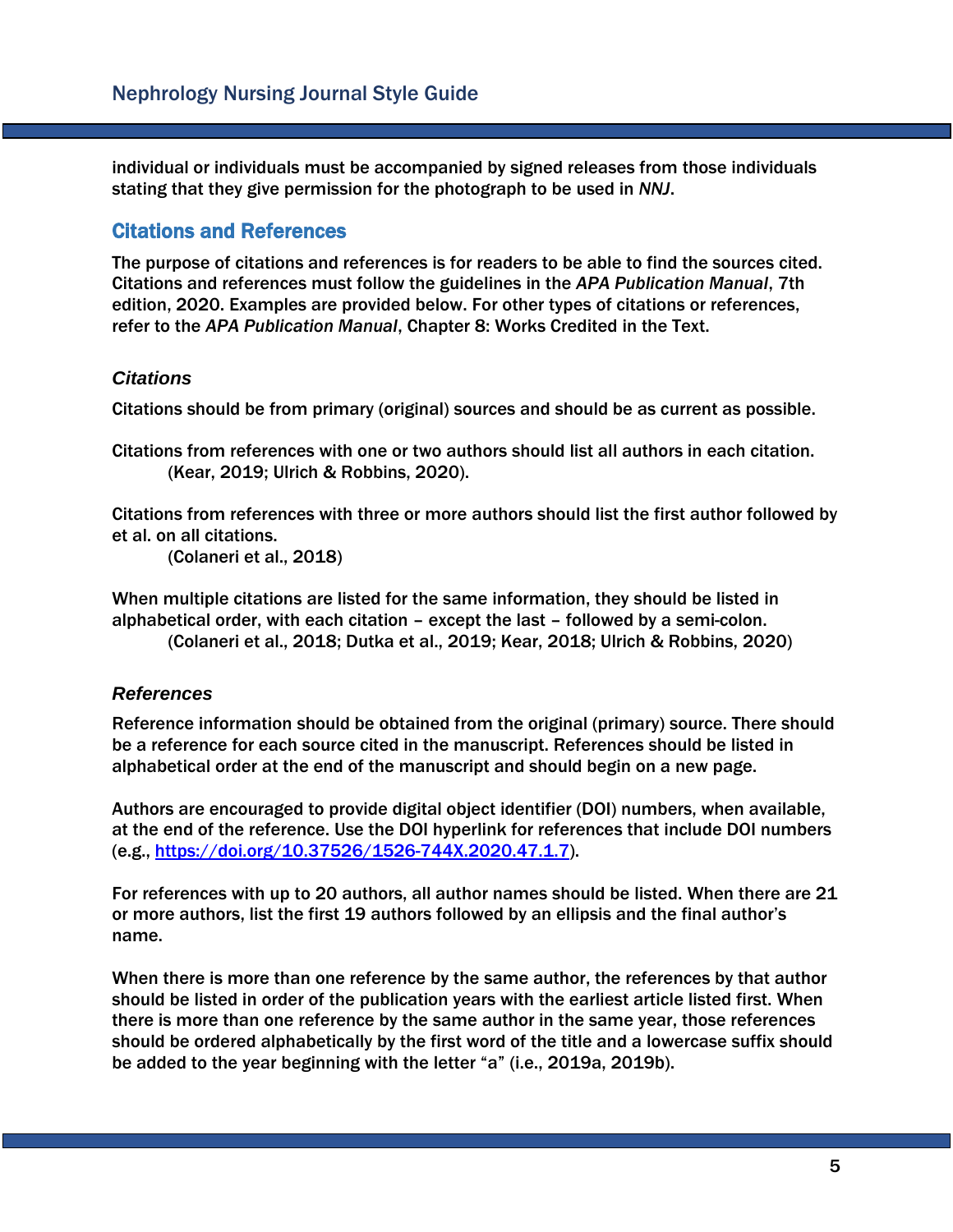References for an entire book must contain the name(s) of the author(s), year of publication, title of book, edition of book (if multiple additions have been printed), and the name of the publisher.

Examples:

Author, A.A. (2018). *Title of book*. Publisher.

Editor, A.A. (Ed.) (2019). *Title of book*. Publisher.

References for a book chapter must include information on the chapter as well as on the book as a whole.

Example:

Author, A.A., & Author, B.B. (2018). Title of chapter. In A. Editor & B. Editor (Eds.), *Title of book* (pp. xxx-xxx). Publisher.

References for articles must include the name(s) of the author(s), year of publication, title of the article, name of the journal, volume number, issue number, page numbers, and DOI number, if available. In addition, if the article can be retrieved online by readers, the article's web address should also be included.

Examples:

Author, A.A., Author, B.B., & Author, C.C. (2020). Title of article. *Journal Name, Volume number* (issue number), pages. (For page numbers, list the first page of the article and the last page of the article. If there are additional pages, they are listed following the consecutive pages. Example 101-110, 124). http://doi.org/10.1016/j.midw.2019.09.010

Author, A.A., Author, B.B., & Author, C.C. (2017). Title of article. *Journal Name, 10*(2), 101- 110.

Author, A.A., Author, B.B., Author, C.C., Author, D.D., Author, E.E., Author, F.F., Author, G.G., Author, H.H., Author, I.I., Author, J.J., Author, K.K., Author, L.L., Author, M.M., Author, N.N., Author, O.O., Author, P.P., Author, Q.Q., Author, R.R., Author, S.S., ... Author, Z.Z. (2018). Title of article. *Journal Name, 10*(2), 101-110. http://doi.org/10.1020/ajkd.2019.09.010

#### General Style Issues

#### Using Bias-Free Language

*NNJ* adheres to APA (2020) guidelines regarding the use of bias-free language. The overall principle of bias-free language is that the integrity of all human beings should be maintained and that they should not be described by language that objectifies them, implies prejudicial beliefs, or "perpetuates biased assumptions against persons on the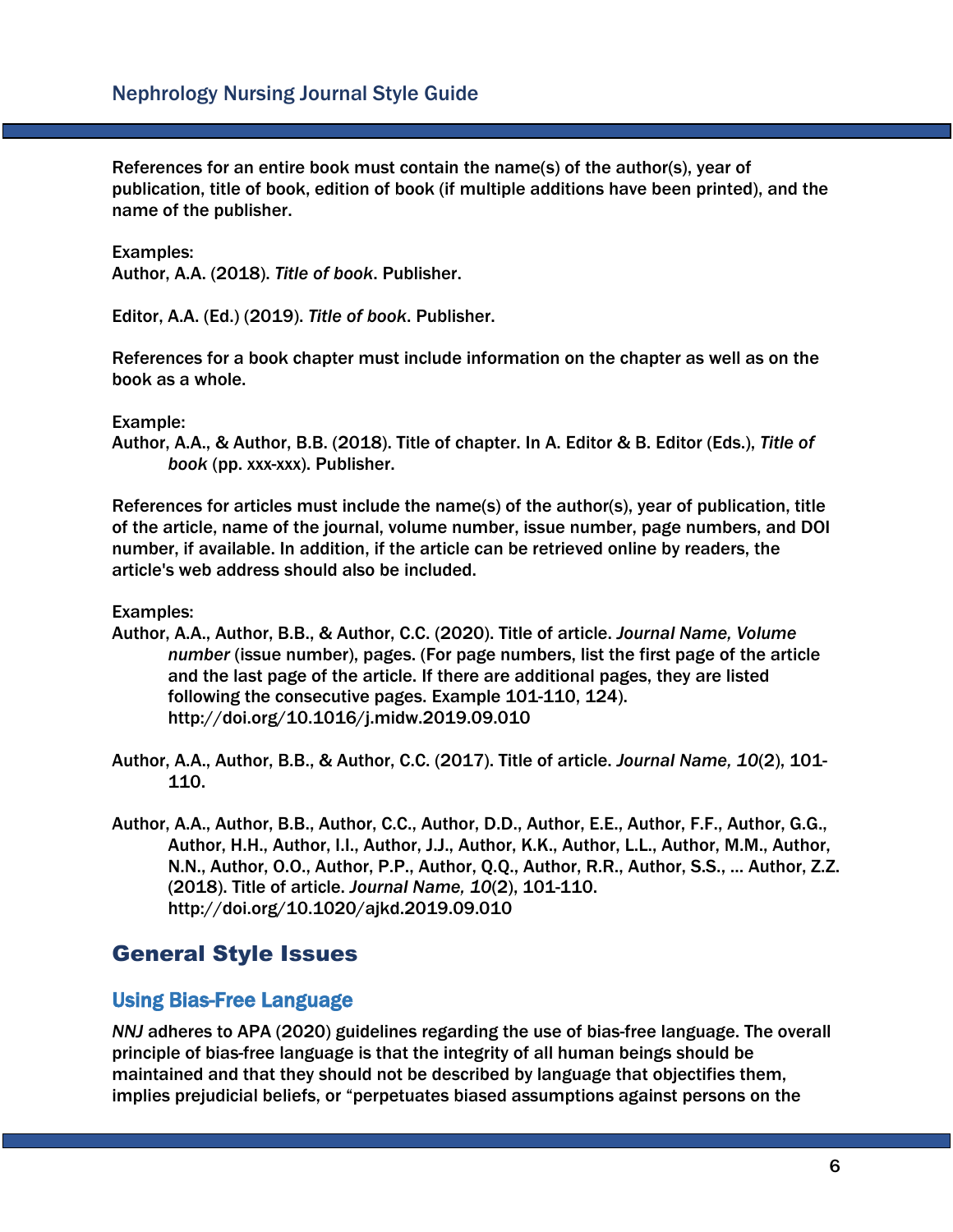basis of age, disability, gender, participation in research, racial or ethnic identity, sexual orientation, socioeconomic status, or some combination of these or other personal factors (e.g., marital status, immigration status, religion)" (p. 131). Bias-free language focuses on the individual, emphasizing the person, not the person's disabilities or chronic conditions (for example, use "patients on hemodialysis" rather than "hemodialysis patients" and use "people with diabetes" instead of "diabetics").

#### Use of Primary Sources

Primary sources are the original sources of information, such as the original report of a research study. You should not rely on other people's interpretation(s) of what was reported in another publication. If Author A cites Author B's publication as the source for information in Author A's article, then you should read Author B's publication and confirm Author A's interpretation or, better yet, create your own interpretation. You also should not copy reference information from Author A's article, but should confirm the correct reference information before including it in your article.

#### Units of Measure

In general, *NNJ* uses the metric system and adheres to the International System of Units (SI) and its abbreviations. Metric units are preferred for measurements of volume, weight, height, and length. Refer to the *Publication Manual of the APA, 7th* Edition (2020) for more details. Conversion information may be included in parentheses as appropriate.

*NNJ* uses the metric system, adheres to the International System of Units (SI) and its abbreviations, and follows the guidelines of the *Publication Manual of the APA, 7th Edition* (2020, chapter 6) on units of measure and abbreviations for units of measure. Conversion information may be included in parentheses as appropriate.

#### Names of Pharmaceuticals, Devices, etc.

Nonproprietary names of pharmaceutical products, devices, etc. should be used at all times unless the brand/trade name is relevant to the content.

#### **Numbers**

The *Nephrology Nursing Journal* follows the guidelines of the *Publication Manual of the APA, 7th Edition* (2020)*.*

- In general, use numerals for numbers 10 and above and words to express numbers below 10.
- Use numbers for:
	- o numbers 10 and above (cardinal and ordinal numbers)
	- $\circ$  numbers that immediately precede a unit of measurement;
	- $\circ$  numbers that represent statistical or mathematic functions, fractions, decimal quantities, percentages, ratios, and the like;
	- $\circ$  numbers that represent time, dates, ages, scores, points on a scale, exact sums of money, and numerals as numerals;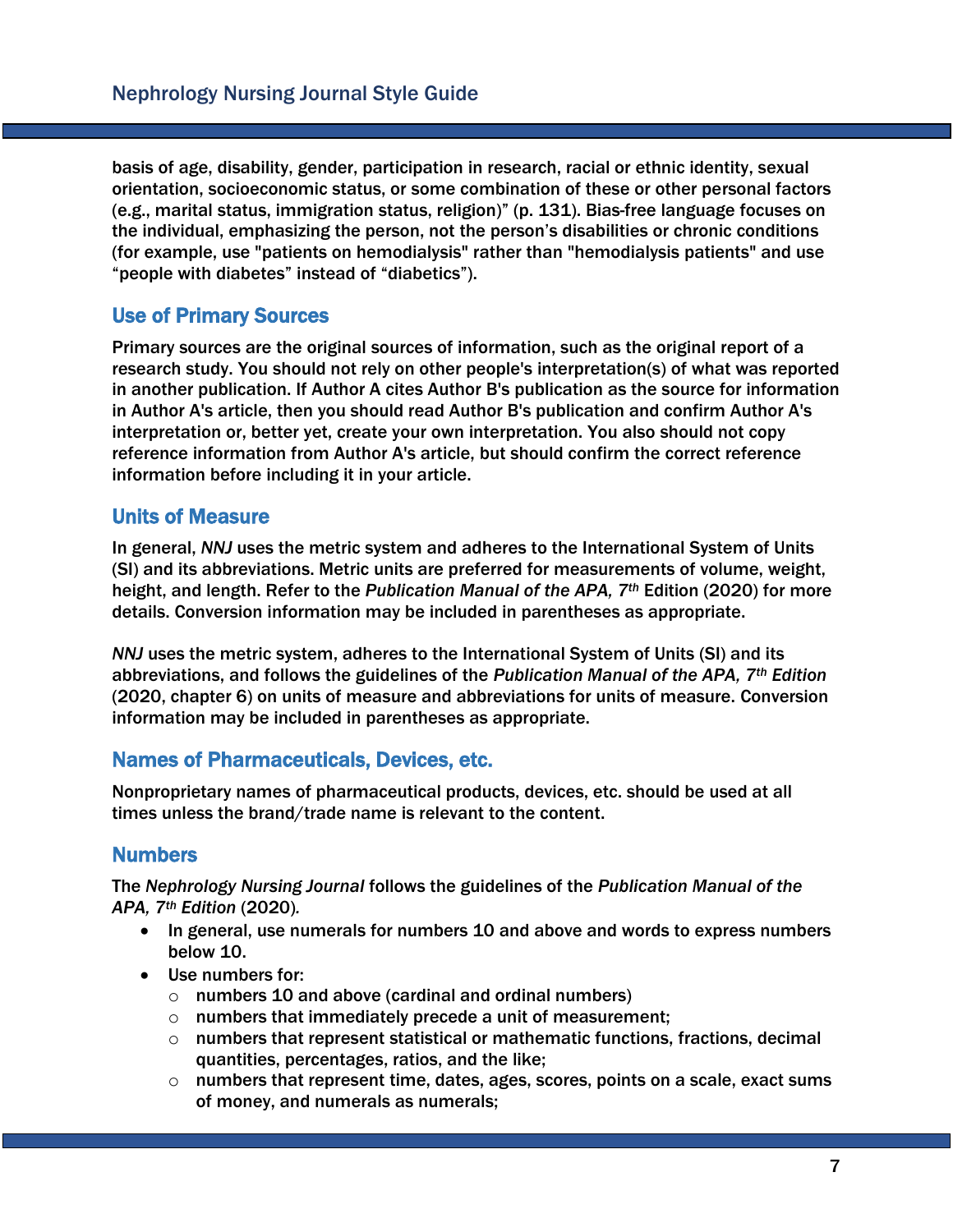- $\circ$  numbers that denote a specific place in a numbered series, and parts of books and tables.
- Use words for numbers and for common fractions that begin a sentence, title, or heading.
- Use a zero before the decimal point with numbers that are less than one when the statistic can exceed one.
- Be consistent with the number of decimal places used in comparative data.

#### Statistical Abbreviations and Symbols

The *Nephrology Nursing Journal* follows the guidelines of the *Publication Manual of the APA, 7th Edition* (2020, chapter 6) on statistical abbreviations and symbols.

#### Units of Time/Symbols

In general, the *Nephrology Nursing Journal* uses the metric system and adheres to the International System of Units (SI) and its abbreviations.

#### Chemical Components

In general, names of chemicals should be written out, however, in some cases, such as in figures, it is necessary to abbreviate the names.

- Ammonia  $NH<sub>3</sub>$
- Ammonium  $NH_4$ <sup>+</sup>
- $\bullet$  Bicarbonate HCO<sub>3</sub>
- Calcium  $Ca^{2+}$
- Carbon dioxide  $CO<sub>2</sub>$
- Carbonic acid  $H_2CO_3$
- Chloride Cl-
- Hydrogen  $H^+$
- Hydrochloric acid HCl
- Magnesium Mg $^{2+}$
- Phosphate PO<sub>4</sub>
- Potassium K<sup>+</sup>
- Sodium Na<sup>+</sup>
- Sodium dihydrogen phosphate NaH<sub>2</sub>PO<sub>4</sub>
- Sodium chloride NaCl
- Sodium monohydrogen phosphate NaHPO<sub>4</sub><sup>2-</sup>
- Water  $H<sub>2</sub>O$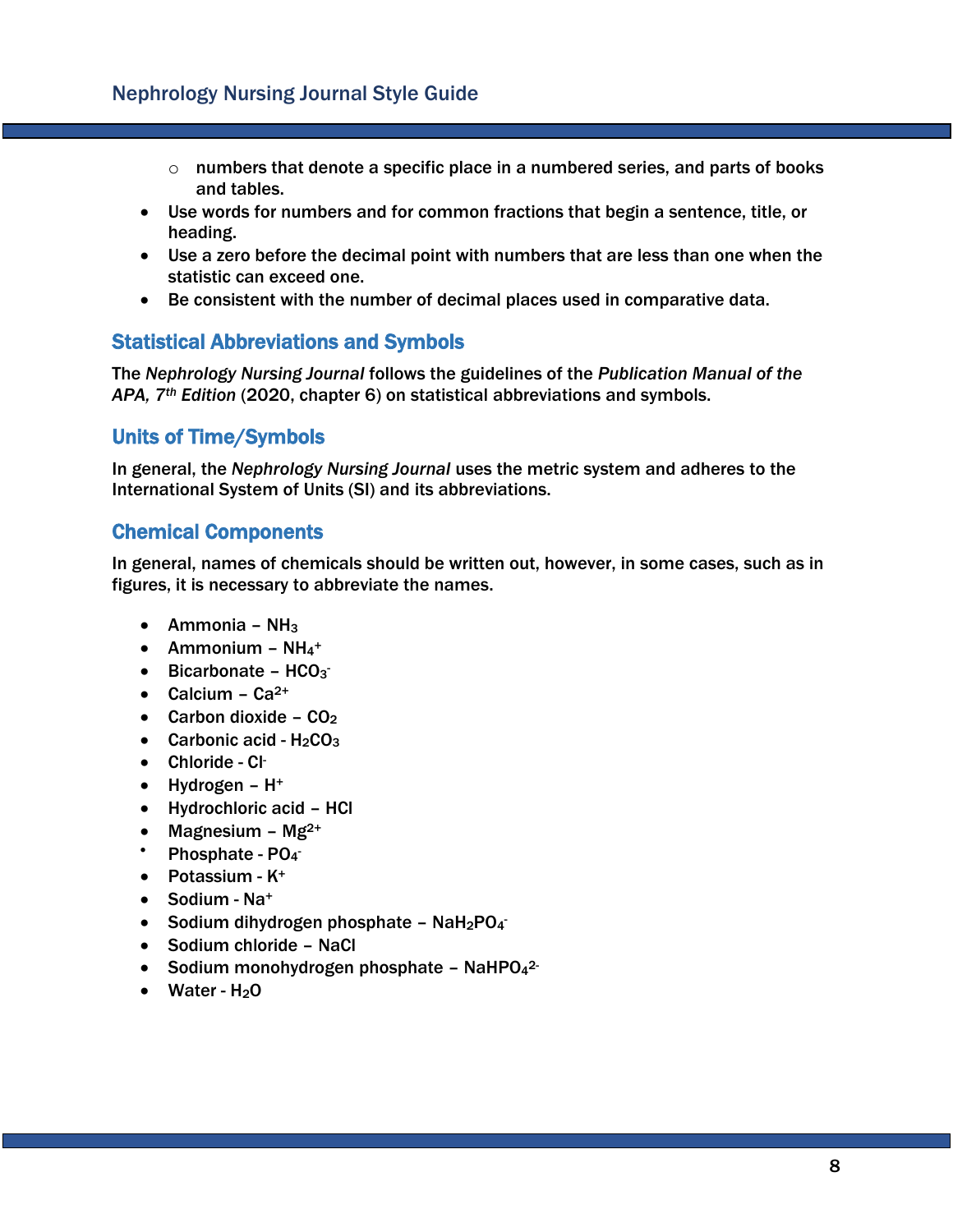#### Miscellaneous Style Issues

- The term 'dialysis' is a general term that is used to mean all types of dialysis. Terms like "hemodialysis" and "peritoneal dialysis" should be used for specific types of dialysis.
- Incident cases vs. prevalent cases The term "incident cases" refers to new cases; the term "prevalent cases" refers to all existing cases
- "Healthcare" vs. "health care" which to use? Some people use "healthcare" as an adjective (e.g., healthcare personnel) and "health care" when the word "health" is describing the care (e.g., health care vs. illness care); however, this can be confusing. According to the APA, the term "health care" is the correct term in both cases. Therefore, NNJ uses "health care" as two words.
- "Medical care" vs. "health care" when to use? The term "medical care" is often incorrectly used when describing health care, nursing care, etc. Use the term "medical care" only when referring specifically to medical care.
- Racial and Ethnic Terms Racial and ethnic groups are designated by proper nouns and are capitalized (e.g., White, Black, Hispanic, Native American).
- Use of a comma in a series of items Use a comma between elements in a series of three or more items, including before the final item. The last comma is called a serial comma or Oxford comma. Incorrect example – He lived with his brother, son and wife. Correct example – He lived with his brother, son, and wife.
- Advance care planning, NOT advanced care planning; advance directive, NOT advanced directive
- Generic drug names use lower case at the beginning of the drug's name.
- Diabetes type 1 diabetes, type 2 diabetes (not Type 1, Type 2)
- Vitamin D3 (not  $D_3$ )
- The correct way to express decades of time is 1990s, not 1990's. The correct way to express the plural form of credentials is RNs (not RN's), MDs (not MD's), APRNs (not APRN's), etc. The 's denotes the possessive form of the term rather than the plural form.
- i.e. and e.g. i.e. is the abbreviation for the Latin phrase "id est" meaning "that is" and e.g. is for "exempli gratia" meaning "for example." Use "i.e." when you wish to explain something further and use "e.g." when you are giving examples. Both should be used in parentheses. When in doubt, use neither and just say "for example" or "that is" or other explanatory phrases in the text.
- email no hyphen; website; internet
- Magnet® (not magnet, in reference to ANCC's Magnet Recognition Program). Also, use ® on first mention of both Magnet and the Magnet Recognition Program.

Note: Updates to the APA guidelines as well as frequently asked questions can be found at [www.apastyle.org](http://www.apastyle.org/)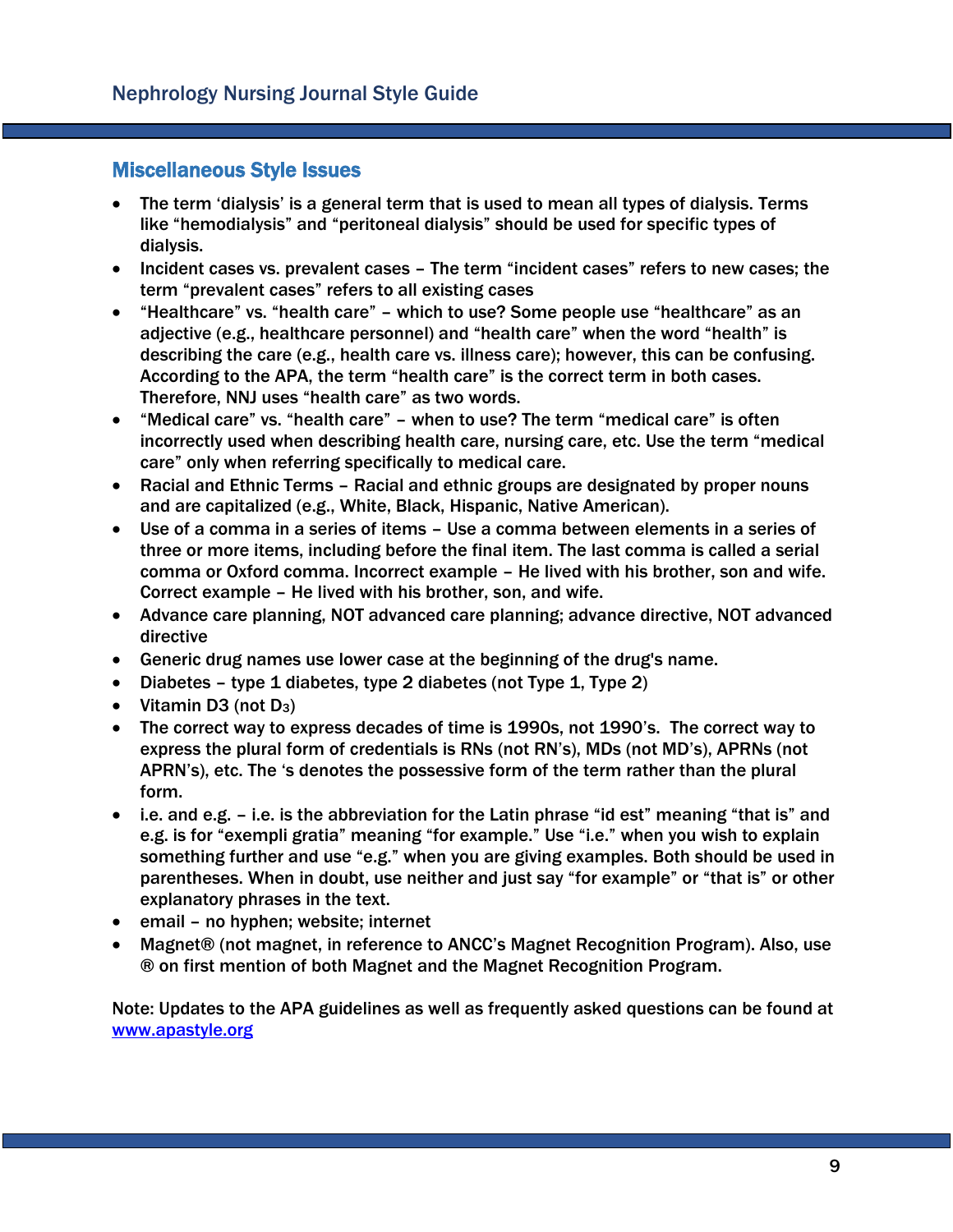#### Terms & Abbreviations

*NNJ* allows the use of common abbreviations. When deciding whether or not to use an abbreviation, consider the readers' familiarity with the abbreviation and whether or not the use of the abbreviation(s) makes the information easier to read or not. In any case in which an abbreviation is not in common use or may be confused with a similar abbreviation, an abbreviation should NOT be used. *NNJ* also does not permit the use of any abbreviations that are on The Joint Commission 'do not use' list.

All abbreviations should be spelled out on first use.

#### General Terms and Abbreviations

- AB antibody
- ABG arterial blood gases
- ACA Affordable Care Act (The full name is the Patient Protection and Affordable Care Act.)
- ACE angiotensin converting enzyme
- ACLS advanced cardiac life support
- ACO accountable care organization
- ACPB aluminum-containing phosphate binders
- ACR urinary albumin-creatinine ratio
- ACT activated clotting time
- ADH antidiuretic hormone
- ADL activities of daily living
- ADP adenosine diphosphate
- ADPKD autosomal dominant polycystic kidney disease
- AER urinary albumin excretion rate
- AIDS acquired immunodeficiency syndrome
- $AKD$  acute kidney disease AKI, or GFR less than  $60/mL/1.73m<sup>2</sup>$ , or markers of kidney damage for 3 months or less, or decrease in GFR by 35% or greater or increase in SCr by 50% or greater for 3 months or less (KDIGO)
- AKI acute kidney injury subcategory of AKD; oliguria for more than 6 hours, rise in SCr level by more than 0.3 mg/dL or by more than 50% in 1 week (KDIGO)
	- AKI stage 1
	- AKI stage 2
	- AKI stage 3
	- AKI stage 3D acute kidney injury treated by dialysis
- AMA against medical advice
- AMI acute myocardial infarction
- APD automated peritoneal dialysis
- APGN acute postinfectious glomerulonephritis
- APTT activated partial thromboplastin time
- ARB angiotensin receptor blocker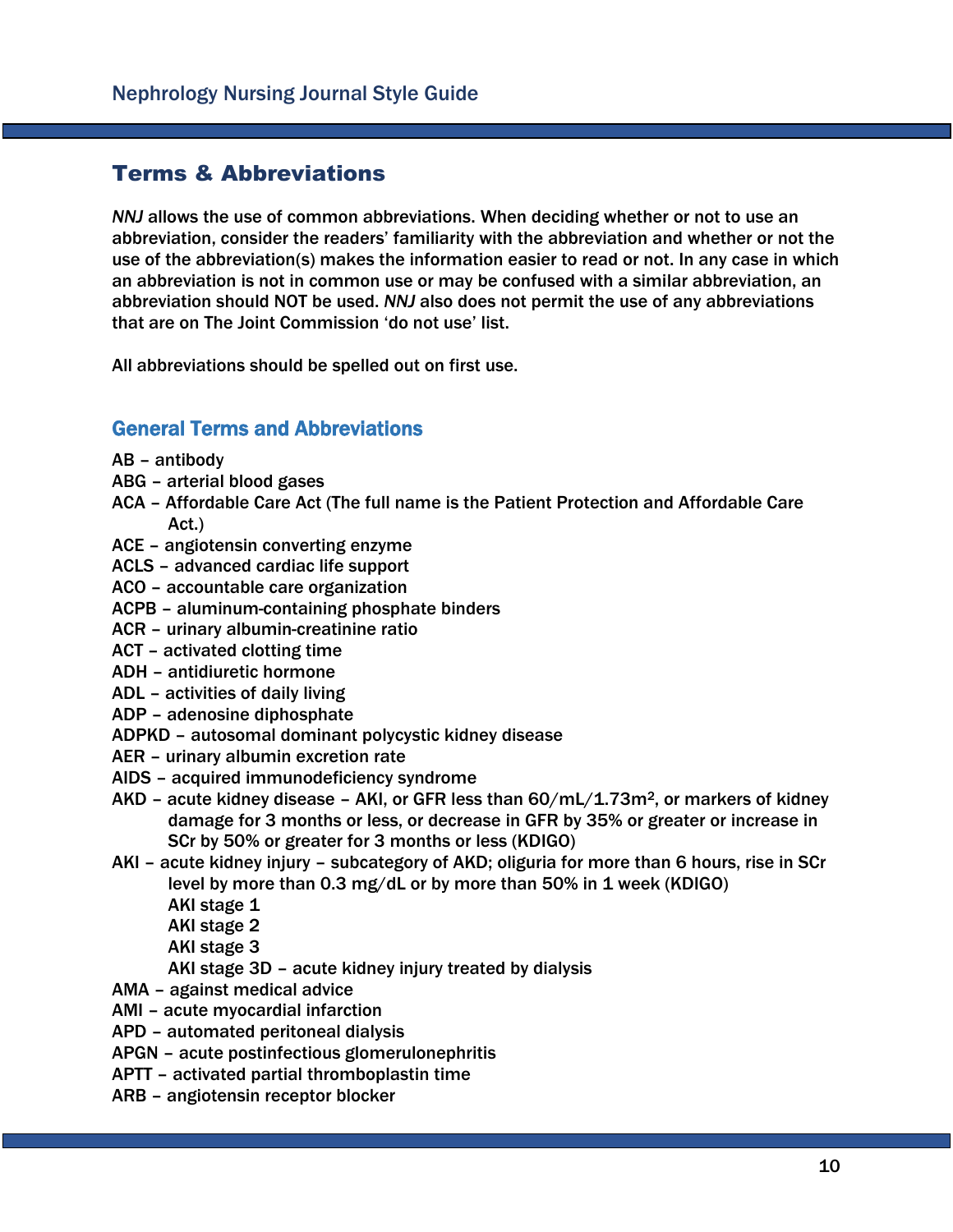- ARDS acute respiratory distress syndrome
- ARF acute renal failure
- ASA acetylsalicylic acid
- ASAP as soon as possible
- AST aspartate aminotransferase
- ATN acute tubular necrosis
- ATP adenosine triphosphate
- AV arteriovenous
- AVF arteriovenous fistula
- AVG arteriovenous graft
- AVR aortic valve replacement
- Albuminuria and proteinuria categories
	- Normal AER less than 10 mg/d; ACR less than 10 mg/g (less than 1mg/mmol) Mild – AER 10-29 mg/d; ACR 10-29 mg/g (1.0-2.9/ mmol)
	- A1 Normal to mildly increased (normal to mild) albuminuria or proteinuria; AER less than 30 mg/d; ACR less than 30 mg/g (less than 3 mg/mmol); PER less than 150 mg/d; PCR less than 150 mg/g (less than 15 mg/mmol)
	- A2 Moderately increased (moderate) albuminuria or proteinuria; AER 30-300 mg/d; ACR 30-300 mg/g (less than 1 mg/mmol); PER less than 150 mg/d; PCR less than 150 mg/g (less than 15 mg/mmol)
	- A3 Severely increased (severe) albuminuria or proteinuria; AER greater than 300 mg/d; ACR greater than 300 mg/g (more than 30 mg/mmol); PER greater than 500 mg/d; PCR greater than 500 mg/g (greater than 50 mg/mmol)
- BCG bacillus Calmette-Guerin vaccine
- BFR blood flow rate
- BMD bone mineral disorder
- BMI body mass index
- BP blood pressure
- BPS biopsychosocial
- BUN blood urea nitrogen
- BV blood volume

CA – carbonic anhydrase

CABG – coronary artery bypass graft

CAD – coronary artery disease

cAMP – cyclic adenosine monophosphate

CAPD – continuous ambulatory peritoneal dialysis

CAT – computerized axial tomography

CAUTI – catheter-associated urinary tract infections

CAVH – continuous arterio-venovenous hemofiltration

CBC – complete blood count

CBT – cognitive behavior therapy

CCPD – continuous cyclic peritoneal dialysis

CE – continuing education

CfC – CMS Conditions for Coverage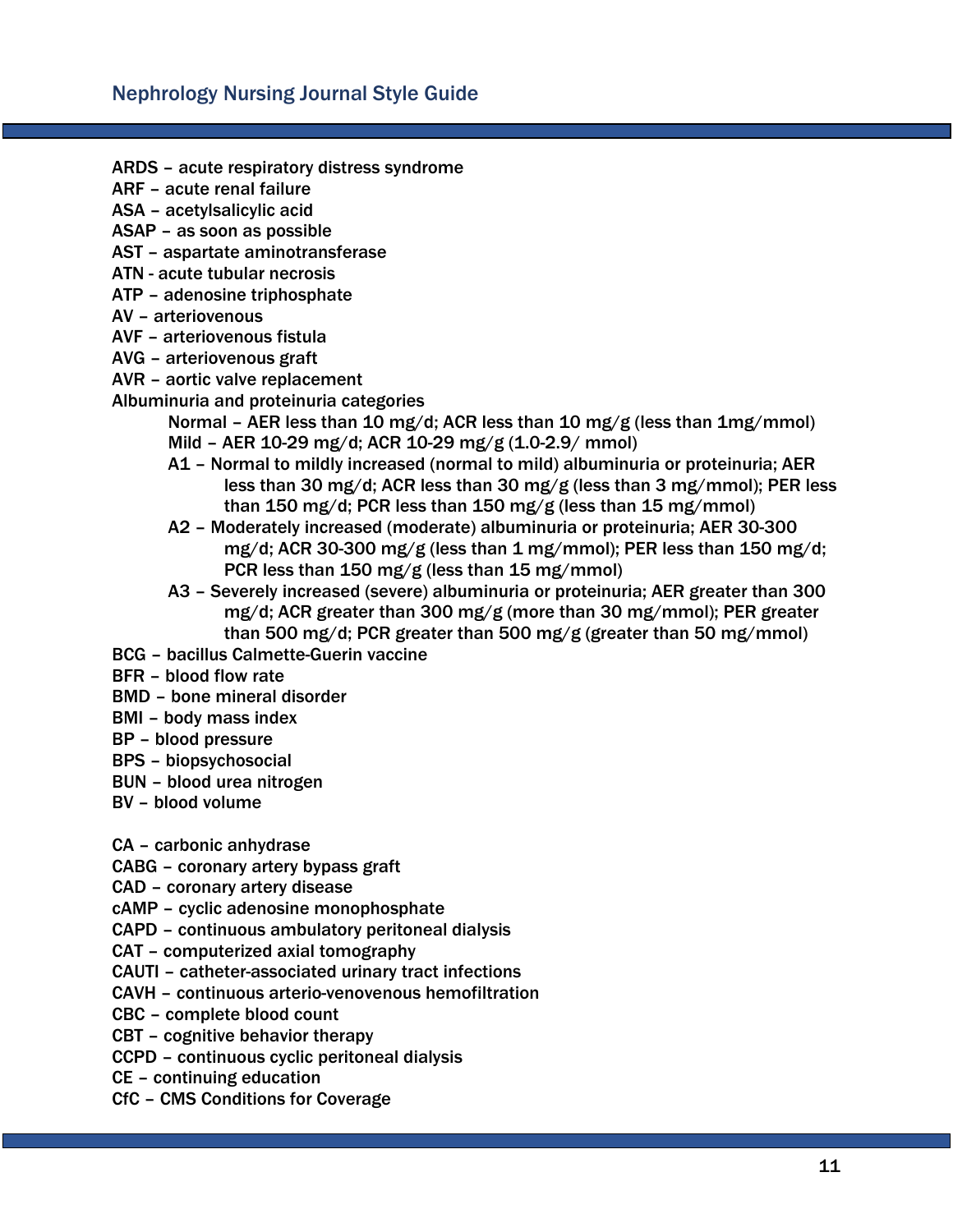CFU – colony forming units CHF – congestive heart failure CHr – reticulocyte hemoglobin content  $CKD$  – chronic kidney disease – GFR less than 60 mL/1.73<sup>2</sup> or markers of kidney damage for more than 3 months (KDIGO) CKD G5 without KRT - CKD G1-G5, A1-A3 of any cause, not receiving dialysis or transplantation CKD G1T-G5T – CKD G1-G5 after transplantation CKD G5D – CKD G5 treated by dialysis CKD Risk Categories CKD low risk – CKD risk category low; Refers to G1A1, G2A1 CKD moderate risk – CKD risk category moderately high; Refers to G1A2, G2A2, G3aA1 CKD high risk – CKD risk category high; Refers to G1A3, G2A3, G3aA2, G3bA1 CKD risk category very high risk - CKD risk category high risk; Refers to G3aA3, G3bA2, G3bA3, G4A1, G4A2, G4A3, G5A1, G5A2, G5A3 Cl- – chloride. Caution: Can be confused with the abbreviation for clearance (Cl) when used for chloride. CI - clearance. Caution: Make sure it is clear that CI does not mean chloride (CI-) when used for clearance. CLABSI – central line-associated blood stream infection  $C_{\text{max}}$  – maximum concentration CME – continuing medical education CMV – cytomegalovirus CON – certificate of need CoP – CMS Conditions of Participation COPD – chronic obstructive pulmonary disease COVID-19 – coronavirus disease CPK – creatinine phosphokinase CPM – clinical performance measure CPR – cardiopulmonary resuscitation CPT – current procedural terminology CQI – continuous quality improvement Cr – creatinine CrCl – creatinine clearance CRM – crew resource management CRP – C-reactive protein CKRT – continuous kidney replacement therapy CSF – cerebrospinal fluid CT – computerized tomography CV – coefficient of variation CVC – central venous catheter CVD – cardiovascular disease CVP – central venous pressure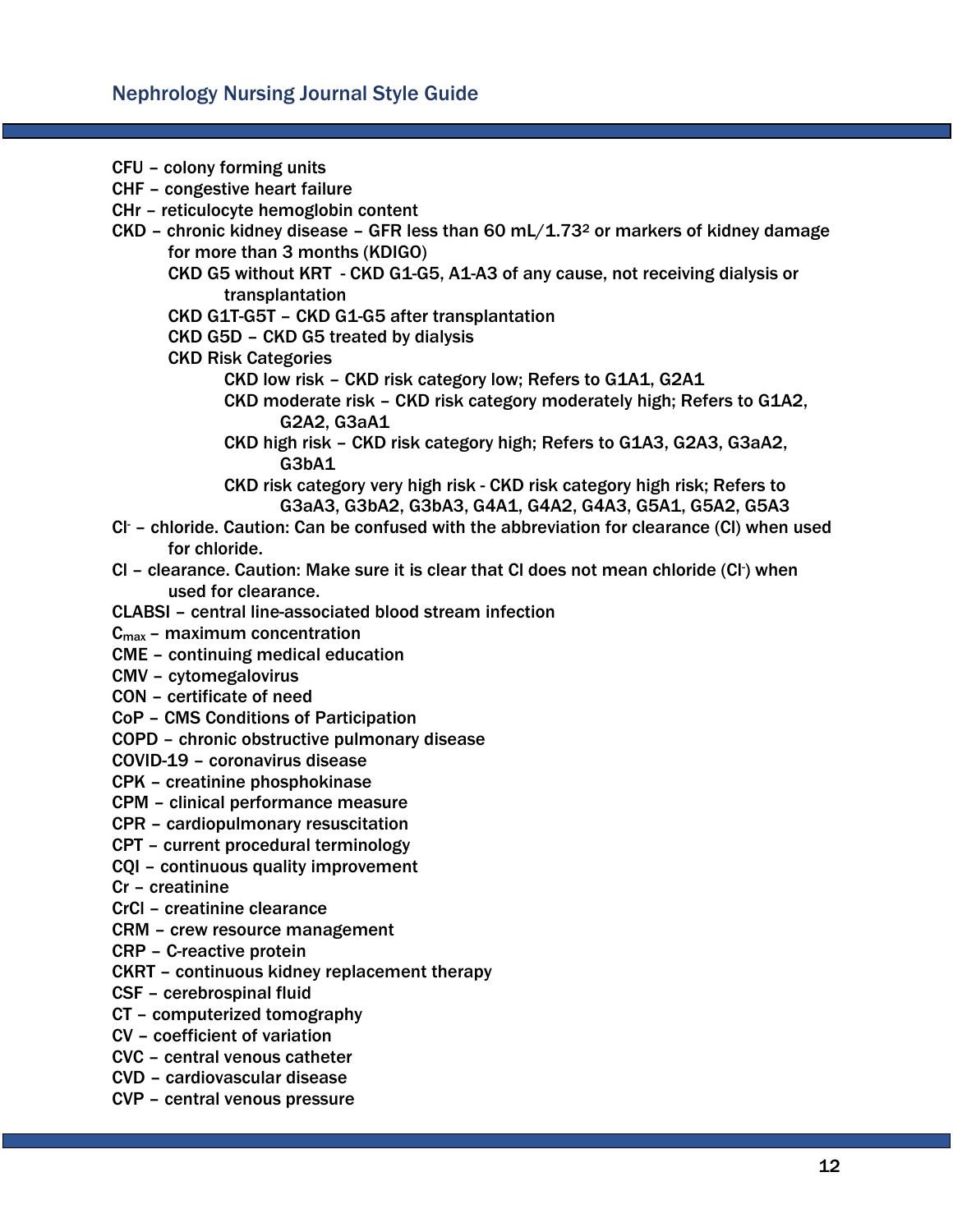CVVH – continuous venovenous hemofiltration

DDKT – deceased donor kidney transplant/transplantation

DFO – deferoxamine

DI – deionization

DM – diabetes mellitus

DME – durable medical equipment

DNA – deoxyribonucleic acid

DNR – do not resuscitate

DPOA – durable power of attorney

DRGs – diagnosis related groups

DSA – donor specific antibody

DSM – Diagnostic and Statistical Manual of Mental Disorders (note edition - III, III-R, IV)

- EBL estimated blood loss
- EBP evidence-based practice

EBV – Epstein Barre Virus

ECF – extracellular fluid

ECFV – extracellular fluid volume

ECG – electrocardiogram

eCL – estimated clearance

 $eCL<sub>cr</sub>$  – estimated clearance using creatinine

ECMO – extracorporeal membrane oxygenation

ECV – extracellular volume

ED – emergency department

EDW – estimated dry weight

eGFR – estimated glomerular filtration rate

eGFR<sub>cr</sub> – estimated glomerular filtration rate using creatinine

eGFR<sub>cys</sub> - estimated glomerular filtration rate using cystatin C

eGFR<sub>cr-cys</sub> - estimated glomerular filtration rate using creatinine and cystatin C

EKG – electrocardiogram

ELISA – enzyme-linked immunosorbent assay

EOL – end-of-life (used as an adjective, e.g. EOL care)

EPO - erythropoietin

ePTFE – expanded polytetrafluoroethylene

- ER emergency room
- ESA erythropoietin stimulating agent

FBG – fasting blood glucose

Fe – iron

 $FE<sub>Na</sub>$  – fractional excretion of sodium

FMEA – Failure Modes and Effects Analysis

 $FR_{Na}$  – fractional reabsorption of sodium

FSGS – focal segmental glomerular sclerosis

FSH – follicle-stimulating hormone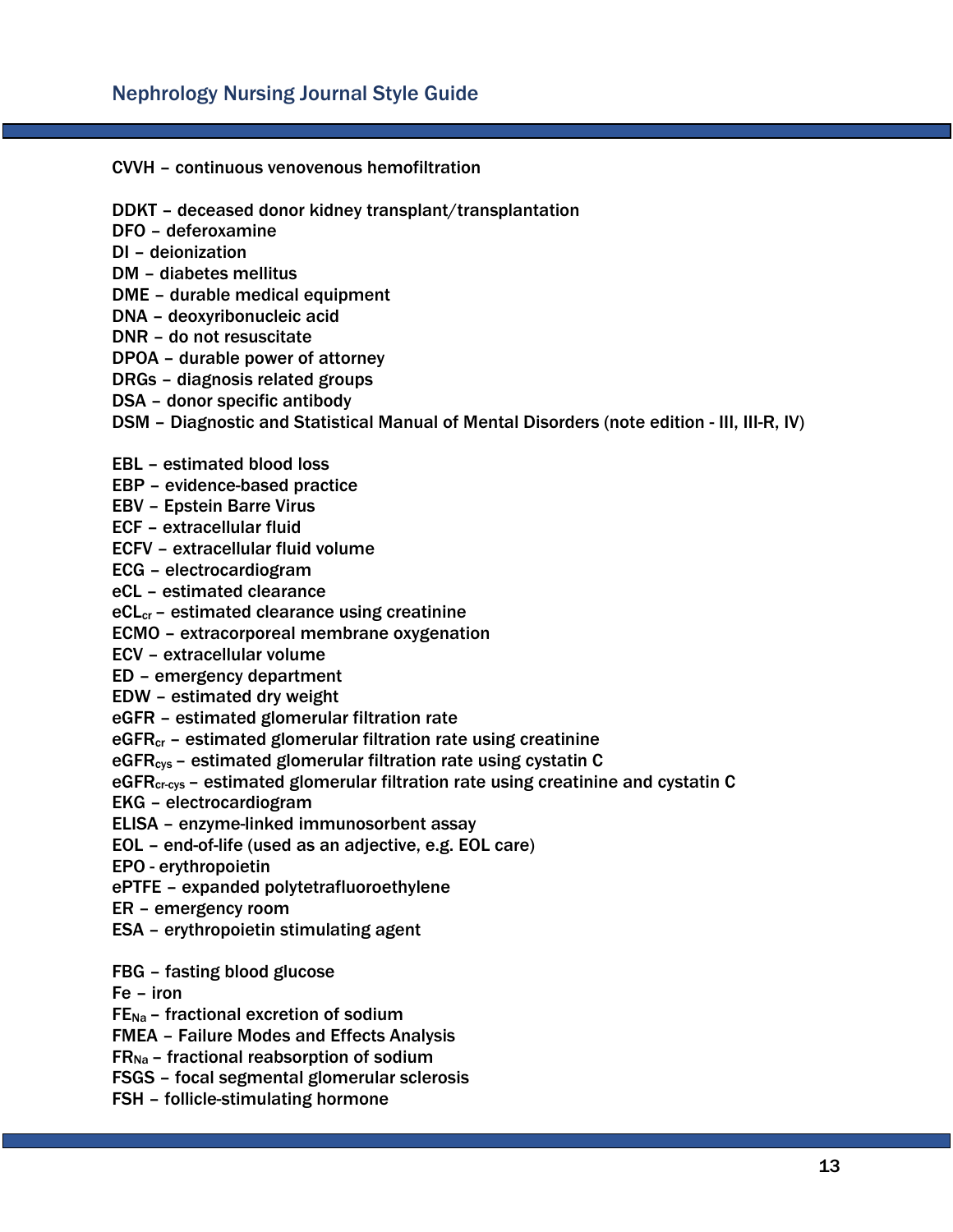FTE – full-time equivalent

GBS – Guillian Barre Syndrome GBM – glomerular basement membrane GERD – gastroesophogeal reflux disease GFR - glomerular filtration rate. Specify units in  $mL/min/1.73<sup>2</sup>$ GFR categories G1 - Normal to increased GFR; GFR at or above 90 mL/min/1.73m<sup>2</sup> G2 - Mildly reduced GFR; GFR 60-89 mL/min/1.73m<sup>2</sup> G3a - Moderately reduced GFR; GFR 45-59 mL/min/1.73m<sup>2</sup> G3b – Moderately reduced GFR; GFR 30-44 mL/min/1.73m<sup>2</sup> G4 - Severely reduced GFR; GFR 15-29 mL/min/1.73m<sup>2</sup> G5 - Kidney failure; GFR less than15 mL/min/1.73m<sup>2</sup> or treated by dialysis GFR reserve (do not use "renal function reserve") GI – gastrointestinal GN – glomerulonephritis H&P – history and physical HAI – health care-associated infection HAV – hepatitis A virus HBIG – hepatitis B immunoglobulin HBsAg – hepatitis B surface antigen HBV – hepatitis B virus HCAHPS – Hospital Consumer Assessment of Healthcare Providers and Systems HCP – health care provider HCQIP – Health Care Quality Improvement Program HCV – hepatitis C virus Hct – hematocrit HD – hemodialysis HDF – hemodiafiltration HDL – high density lipoprotein HF – hemofiltration Hg – mercury Hgb – hemoglobin HHD – home hemodialysis HIPAA – Health Insurance Portability and Accountability Act HIT – heparin-induced thrombocytopenia HIV – human immunodeficiency virus HLA – human leukocyte antigen HMO – health maintenance organization HR – heart rate HRO – high reliability organization HRT – hormone replacement therapy HRQoL – health related quality of life HSP – Henoch Schonlein Purpura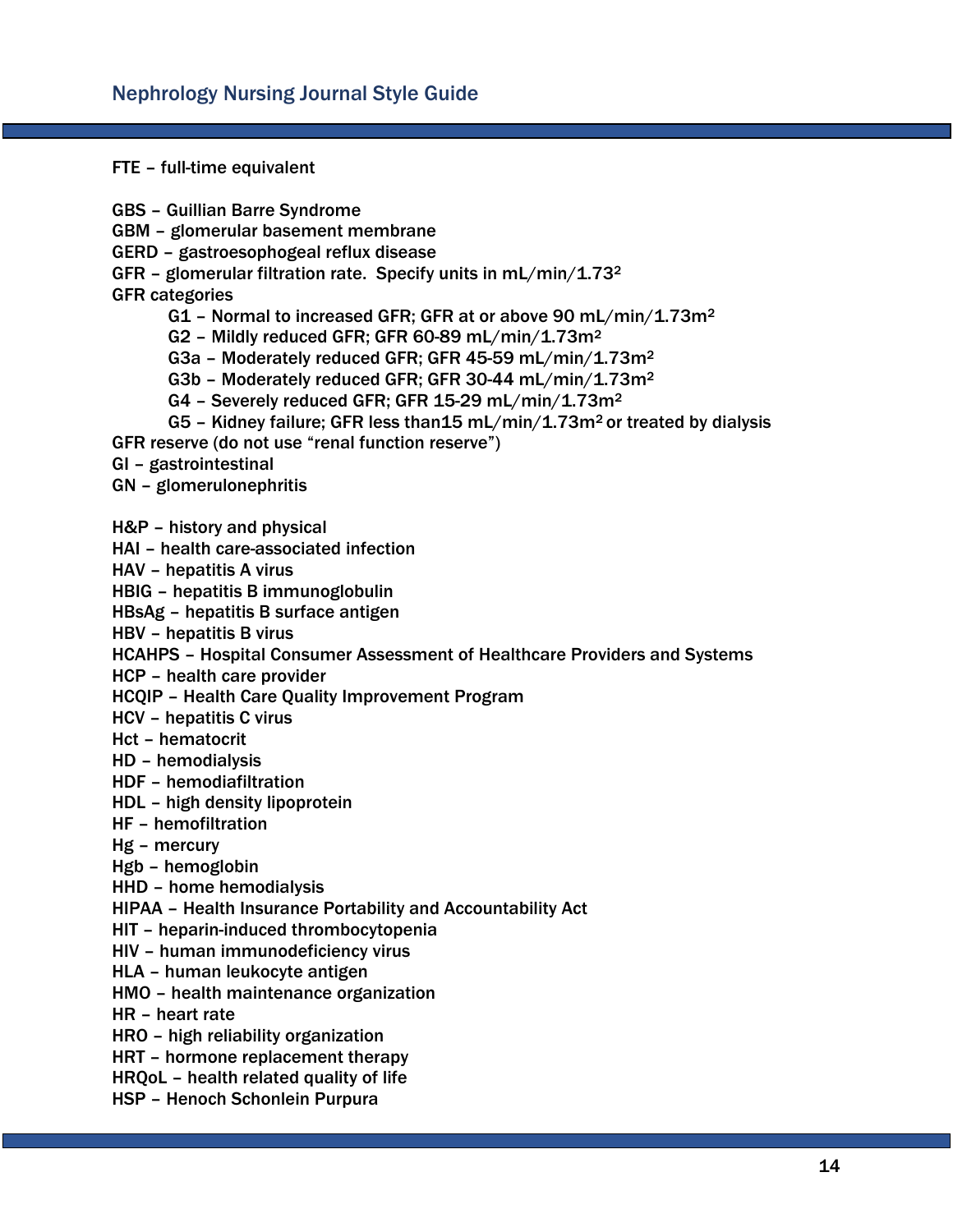HSV – herpes simplex virus

Ht – height

- HTML hypertext markup language
- HTN hypertension
- HWE healthy work environment
- HZV herpes zoster virus
- ICD-9 International Classification of Diseases, Ninth Revision
- ICD-10 International Classification of Diseases, Tenth Revision
- ICF intracellular fluid
- ICU intensive care unit
- IDDM insulin-dependent diabetes mellitus
- IDWG interdialytic weight gain
- IgA immunoglobulin A
- IM intramuscular
- INR international normalized ratio
- IP intraperitoneal
- IPN intraperitoneal nutrition
- iPTH intact parathyroid hormone
- IRB Institutional Review Board
- ISG immune serum globulin
- ISN international sensitivity index
- IV intravenous
- IVC inferior vena cava
- IVIG intravenous immune globulin
- IVP intravenous pyelogram
- JGA juxtaglomerular apparatus
- KDIGO Kidney Disease: Improving Global Outcomes
- KDOQI Kidney Disease Outcomes Quality Initiative
- KF kidney failure (as defined in the KDIGO guideline GFR < 15mL/min/1.73m<sup>2</sup> or treatment by dialysis)
- KFRT kidney failure with replacement therapy CKD G5 treated by dialysis or CKD G1-G5 after transplantation
- KRT kidney replacement therapy
- Kuf ultrafiltration coefficient
- Kt/V measurement of dialysis adequacy;  $K =$  urea clearance,  $t =$  treatment time,  $V =$ volume of urea distribution
- KUB Kidneys, ureter, bladder
- LBV low biologic value
- LD living donor
- LDKT living donor kidney transplant/transplantation
- LDL low density lipoprotein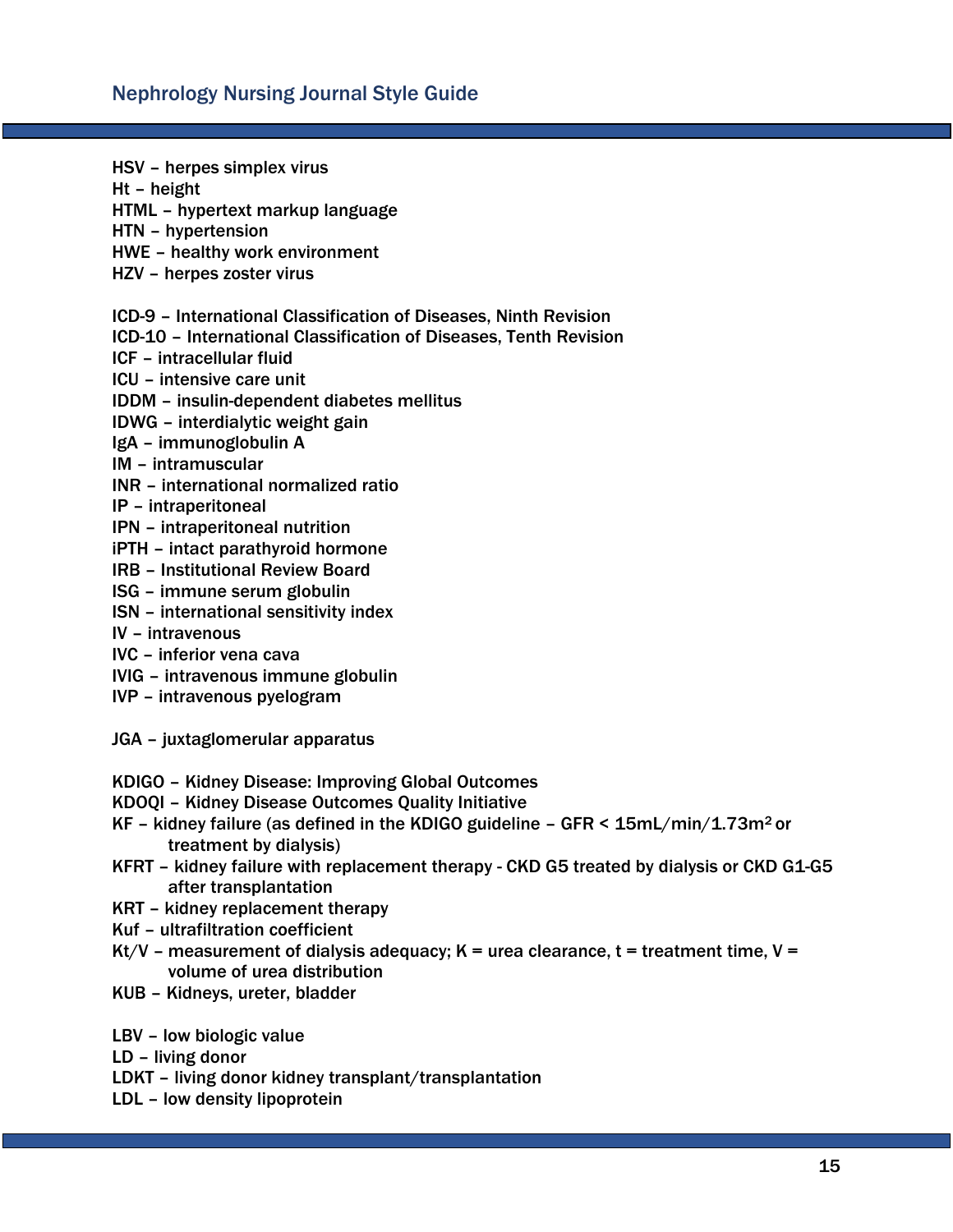LH – luteinizing hormone

Long-term or maintenance dialysis (dialysis for CKD)

LOS – length of stay

LRD – living related donor

LRSP – long-range strategic plan

LTC – long term care

LVH - left ventricular hypertrophy

LVMI – left ventricular mass index

LVN – licensed vocational nurse

LWCT – lee white clotting time

MANOVA – multivariate analysis of variance

MAP – mean arterial pressure

mCL – measured clearance

mCL<sub>UN</sub> – measured clearance using urea nitrogen

mCL<sub>cr</sub> – measured clearance using creatinine

mCLUN-cr – measured clearance using urea nitrogen and creatinine

MCO – managed care organization

MCP – monthly capitated payment

mGFR – measured glomerular filtration rate

MICU – medical intensive care unit

MMPI – Minnesota Multiphasic Personality Inventory

moAb - monoclonal antibody

MPGN – membranous proliferative glomerulonephritis

MRI – magnetic resonance imaging

mRNA – messenger ribonucleic acid

MRSA – methicillin-resistant staphylococcus aureus

MSK – medullary sponge kidney

MVP – mitral valve prolapse

MVR – mitral valve replacement

MW – molecular weight

NIDDM – non-insulin dependent diabetes mellitus

NFP – net filtration pressure

NG – nasogastric

NICU – neonatal intensive care unit

NKA – no known allergies

NKF-KDOQI – National Kidney Foundation - Kidney Disease Outcomes Quality Initiative

NMR – nuclear magnetic resonance

NPCR – normalized protein catabolic rate

NPO – nothing by mouth

NPRM – notice of proposed rule making

NSAID – nonsteroidal anti-inflammatory drug

OBRA – Omnibus Budget Reconciliation Act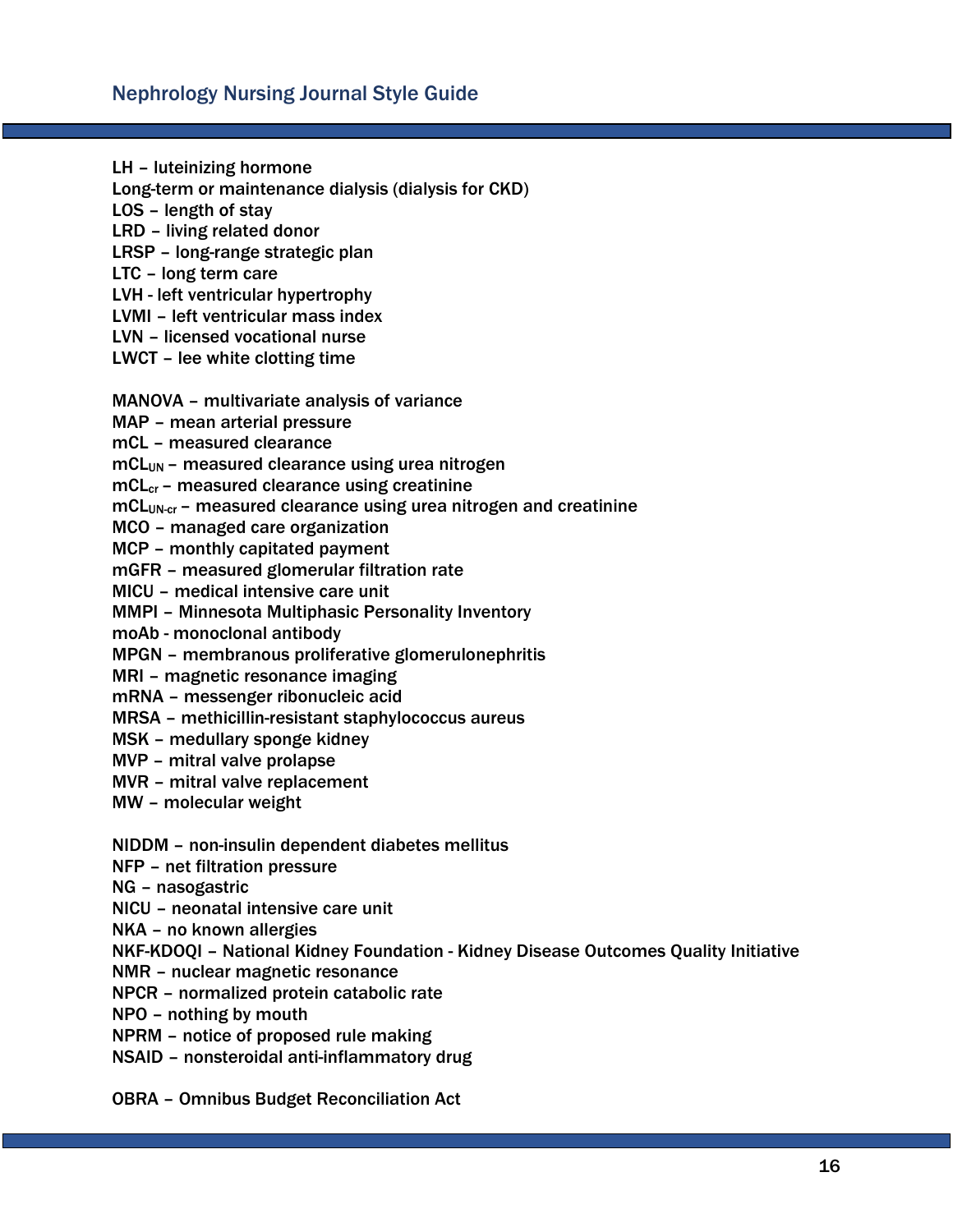- OPO organ procurement organization
- OR operating room
- OT occupational therapy
- OTC over the counter

 $PaCO<sub>2</sub>$  – partial pressure of carbon dioxide, arterial

- PACU –post-anesthesia recovery unit
- PAK pancreas after kidney (transplant)
- PaO<sup>2</sup> partial pressure of oxygen, arterial
- PCO<sup>2</sup> partial pressure of carbon dioxide
- PCP primary care provider
- PCr plasma creatinine
- PCR polymerase chain reaction. Caution: Make sure it is clear that PCR does not mean protein-creatinine ratio which is also sometimes abbreviated as PCR.
- PCR protein-creatinine ratio. Caution: Make sure it is clear that PCR does not mean polymerase chain reaction which is also sometimes abbreviated as PCR.
- PCTA percutaneous transluminal angioplasty
- PD peritoneal dialysis
- PDCA plan, do, check, act
- PDSA plan, do, study, act
- PER urinary protein excretion rate
- PET peritoneal equilibration test
- PICC peripherally inserted central catheter
- PICU pediatric intensive care unit
- PKD polycystic kidney disease
- PKU phenylketonuria
- PPD purified protein derivative
- PPM parts per million
- PRA panel reactive antibody
- Pr/Cr protein to creatinine
- PSA prostate specific antigen
- PSDA Patient Self-Determination Act
- PSGN post streptococcal glomerular nephritis
- PSVT paroxysmal supraventricular tachycardia
- PT physical therapy
- PTFE polytetrafluorethylene
- PTH parathyroid hormone
- PTT prothrombin times
- PUD peptic ulcer disease
- PVC polyvinyl chloride
- PVD peripheral vascular disease
- QA quality assurance
- Qb blood flow
- Qd dialysate flow. Caution Make sure it is clear that Qd does not mean each day (QD).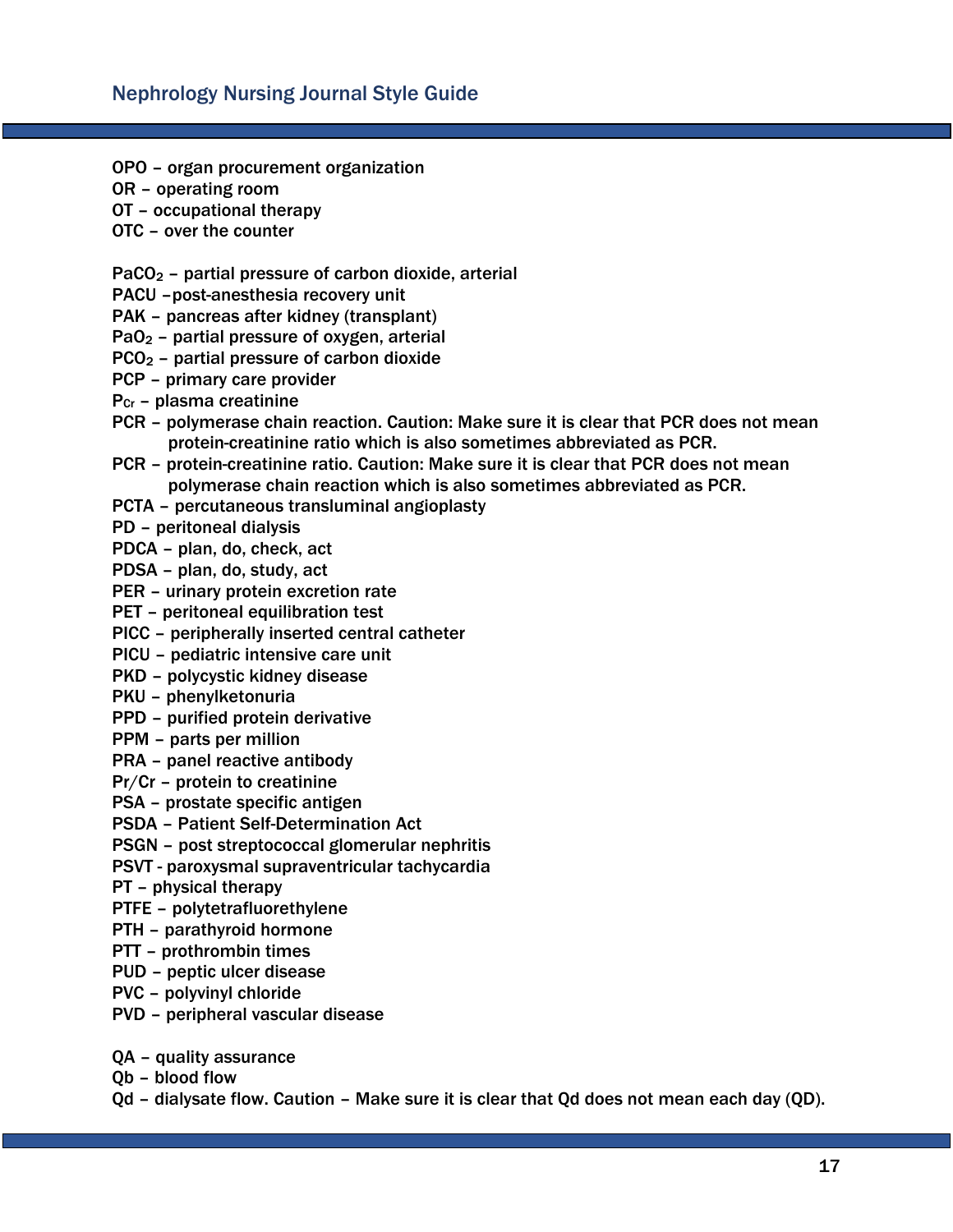QI – quality improvement QoL – quality of life

RBC – red blood cell

RBF – renal blood flow

RCT – randomized control trial

RDA – recommended daily allowance

RDS – respiratory distress syndrome

RKF – residual kidney function

rHuEPO (or rEPO) - recombinant human erythropoietin

RIA – radioimmunoassay

RNA – ribonucleic acid

RO – reverse osmosis

RPGN – rapidly progressive glomerulonephritis

RRA – radioreceptor assay

SaO<sup>2</sup> - oxygen saturation

SCT – sickle cell trait

SES – socioeconomic status

SG (or sp gr) – specific gravity

SGOT – serum glutamic-oxaloacetic transaminase

SGPT – serum glutamic-pyruvic transaminase

Short-term dialysis (dialysis for AKD)

SICU – surgical intensive care unit

SIR – systemic inflammatory response

SKPT – simultaneous kidney pancreas transplantation

SLE – systemic lupus erythematosus

SLED – slow low efficient dialysis

SNF – skilled nursing facility

SOB – shortness of breath

SPK – simultaneous pancreas and kidney (transplant)

SPN – Specialty Practice Network

SQ – subcutaneous

TAC – time-averaged urea concentration

TB – tuberculosis

TENS – transcutaneous electrical nerve stimulation

TF – tubule fluid

TIA – transischemic attack

TIBC – total iron binding capacity

TMP – transmembrane pressure

tPA – tissue-type plasminogen activator

TPE – therapeutic plasma exchange

TPN – total parenteral nutrition

TPR – temperature, pulse, respiration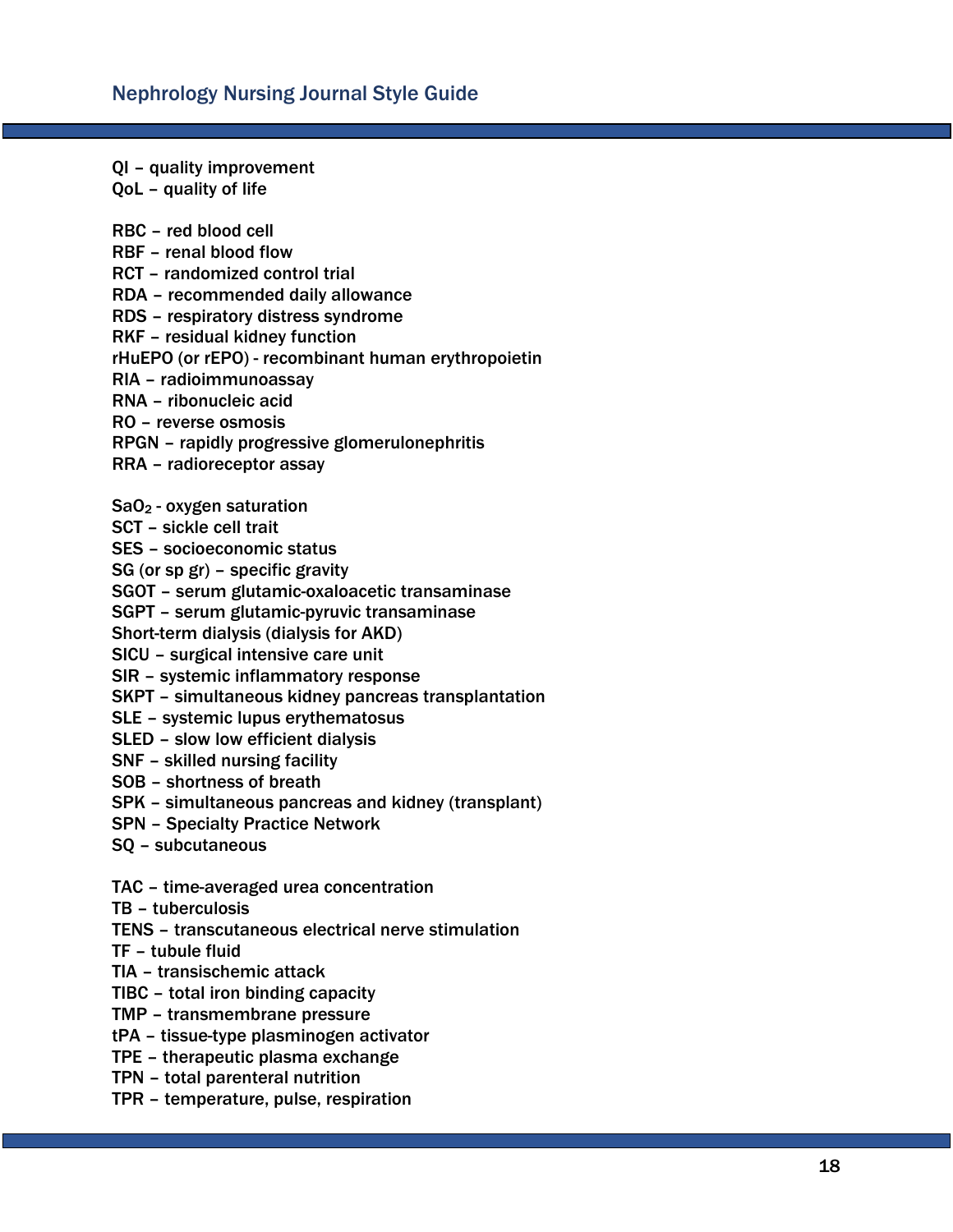TQM – total quality management TR – tubular reabsorption TS – tubular secretion TSAT – transferrin saturation

TTP – transition to practice

UF – ultrafiltration

UFR – ultrafiltration rate

URI – upper respiratory infection

Urinary ACR – albumin-creatinine ratio

Urinary PCR – urinary protein-creatinine ratio. Caution: Make sure it is clear that PCR does not mean polymerase chain reaction which is also sometimes abbreviated as PCR.

Urinary PER – urinary protein excretion rate

URR – urea reduction ratio

UTI – urinary tract infection

UV – ultraviolet

VHDL – very high density lipoprotein

VLDL – very low density lipoprotein

VR – virtual reality

VRE – vancomycin-resistant enterococci

VS – vital signs

VZIG – varicella-zoster immune globulin

VZV – varicella-zoster virus

WAK – wearable artificial kidney

WBC – white blood cells

WBPTT – whole blood partial thromboplastin time

WNL – within normal limits

Wt – weight

1,25-DHCC – 1,25 dihydroxycholecalciferol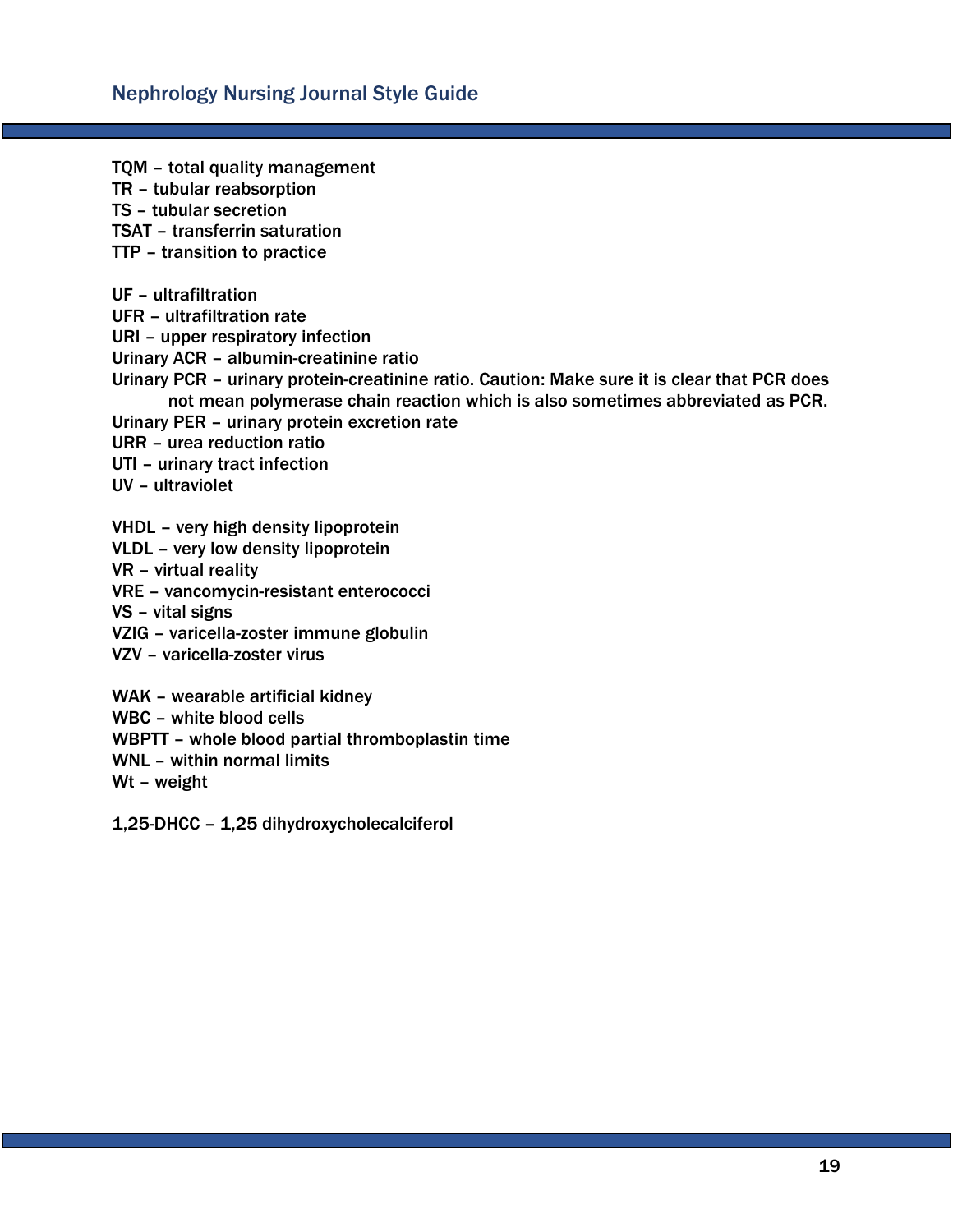The Joint Commission (2019) recommends *not* using the following abbreviations and terms.

#### Do Not Use

U, u to abbreviate "unit" IU to abbreviate "international unit." Can be mistaken for IV. Q.D., QD, q.d., qd as abbreviations for daily. Can be misread. Q.O.D., QOD, q.o.d., qod as abbreviations for every other day MS – can mean morphine sulfate or magnesium sulfate MSO4, MgSO<sup>4</sup> – Can be confused for one another. Also, take care when writing numbers as decimal points can be missed or misread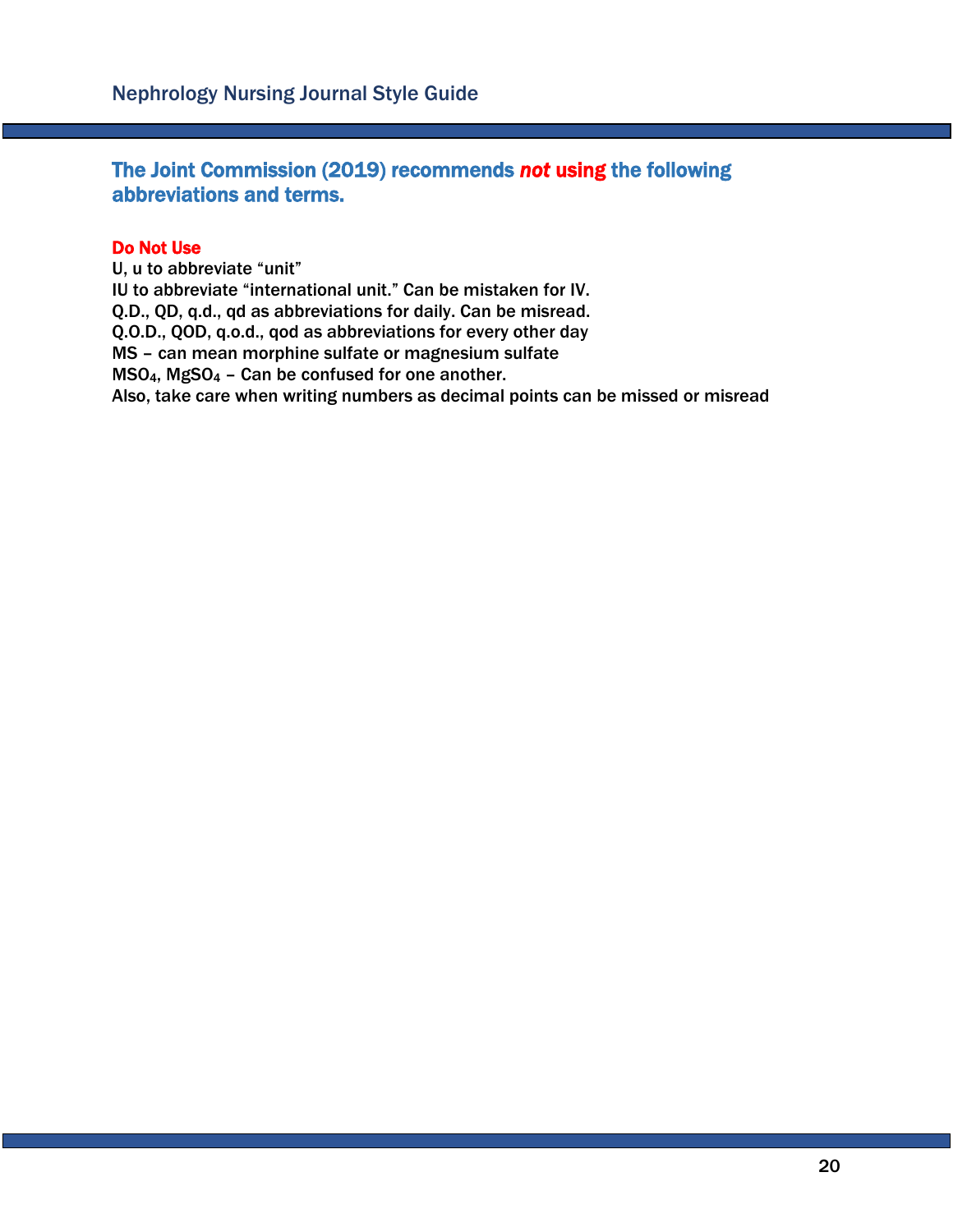### Government/Health Care Organizations – Names and Abbreviations

AABB – American Association of Blood Banks

AACN – American Association of Critical Care Nurses

AAKP – American Association of Kidney Patients

AAMI – Association for the Advancement of Medical Instrumentation

ABNS – American Board of Nursing Specialties

ABTC – American Board for Transplant Certification

ADA – American Diabetes Association

AHCPR – Agency for Health Care Policy and Research

AKF – American Kidney Fund

AMA – American Medical Association

ANA – American Nurses Association

ANCC-COA - American Nurses Credentialing Center - Commission on Accreditation

ANF – American Nurses Foundation

ANNA – American Nephrology Nurses Association

AONE – American Organization of Nurse Executives (became AONL in 2019)

AONL – American Organization of Nursing Leadership (was AONE until 2019)

AOPO – Association of Organ Procurement Organizations

APA – American Psychological Association

ASN – American Society of Nephrology

AST – American Society of Transplantation

CANNT – Canadian Association of Nephrology Nurses and Technicians

CCNA – Council on Certification of Nurse Anesthetists

CDC – Centers for Disease Control and Prevention

CES – Centers for Epidemiologic Studies

CHAP – Community Health Accreditation Program

CMS – Centers for Medicare and Medicaid Services (formerly HCFA)

CNA – Canadian Nurses' Association

C-NET – Center for Nursing Education Testing

CNNT – Council of Nephrology Nurses and Technicians

COMGAN – Commission for the Global Advancement of Nephrology

CORR – Canadian Organ Replacement Registry

CSN – Canadian Society of Nephrology

DEA – Drug Enforcement Administration

DHHS – Department of Health and Human Services

EDTNA – European Dialysis and Transplant Nurses Association EPA – Environmental Protection Agency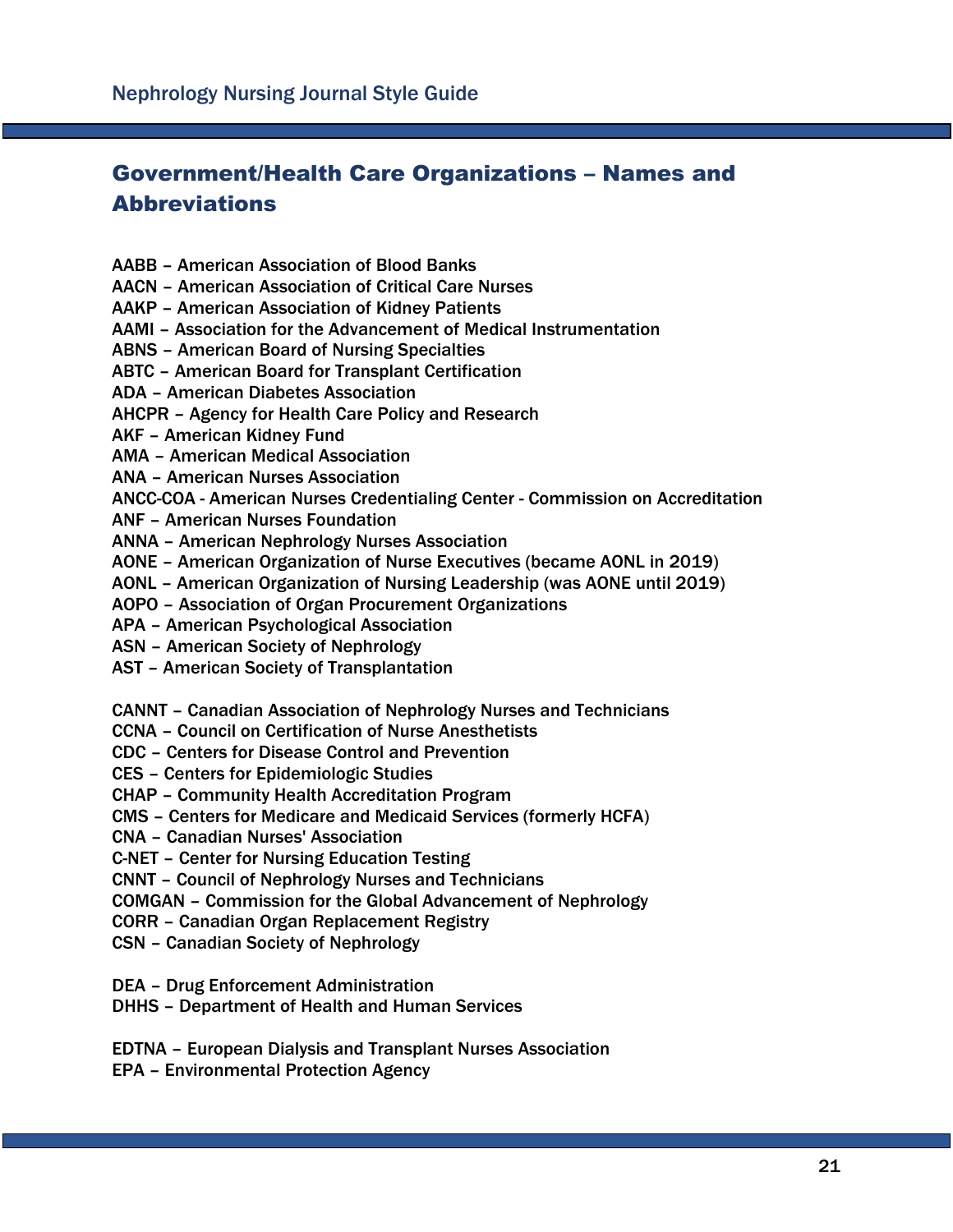FDA – Food and Drug Administration

- GAO General Accounting Office
- GPO Government Printing Office

HCFA – Health Care Financing Administration (replaced by CMS)

- HHS Health and Human Services
- HRSA Health Resources and Services Administration
- ICN International Council of Nursing
- ICN International Council of Nephrology
- IFKF International Federation of Kidney Foundations
- IHI Institute for Healthcare Improvement
- IOM Institute of Medicine (now the National Academy of Medicine)
- ISMP Institute for Safe Medication Practices
- ISN International Society of Nephrology
- ITNS International Transplant Nurses' Society

#### TJC – The Joint Commission

KCP – Kidney Care Partners

NAM – National Academy of Medicine

NANDA – North American Nursing Diagnosis Association

NANT – National Association of Nephrology Technicians/Technologists

NAON – National Association of Orthopaedic Nurses

NATCO – North American Transplant Coordinators Organization

NCMRR – National Center for Medical Rehabilitation Research

NCNR – National Center for Nursing Research

NCSBN – National Council of State Boards of Nursing

NHO – National Hospice Organization

NIDDKD – National Institutes of Diabetes and Digestive and Kidney Disease

NIH – National Institutes of Health

NINR – National Institute of Nursing Research

NKF – National Kidney Foundation

NKUDAB – National Kidney and Urologic Diseases Advisory Board

NKUDIC – National Kidney and Urologic Diseases Information Clearinghouse

NLN – National League for Nursing

NNCC – Nephrology Nursing Certification Commission

NOA – Nursing Organizations Alliance

NORD – National Organization for Rare Disorders

NPSF – National Patient Safety Foundation

NRAA – National Renal Administrators Association

OCR – Office of Civil Rights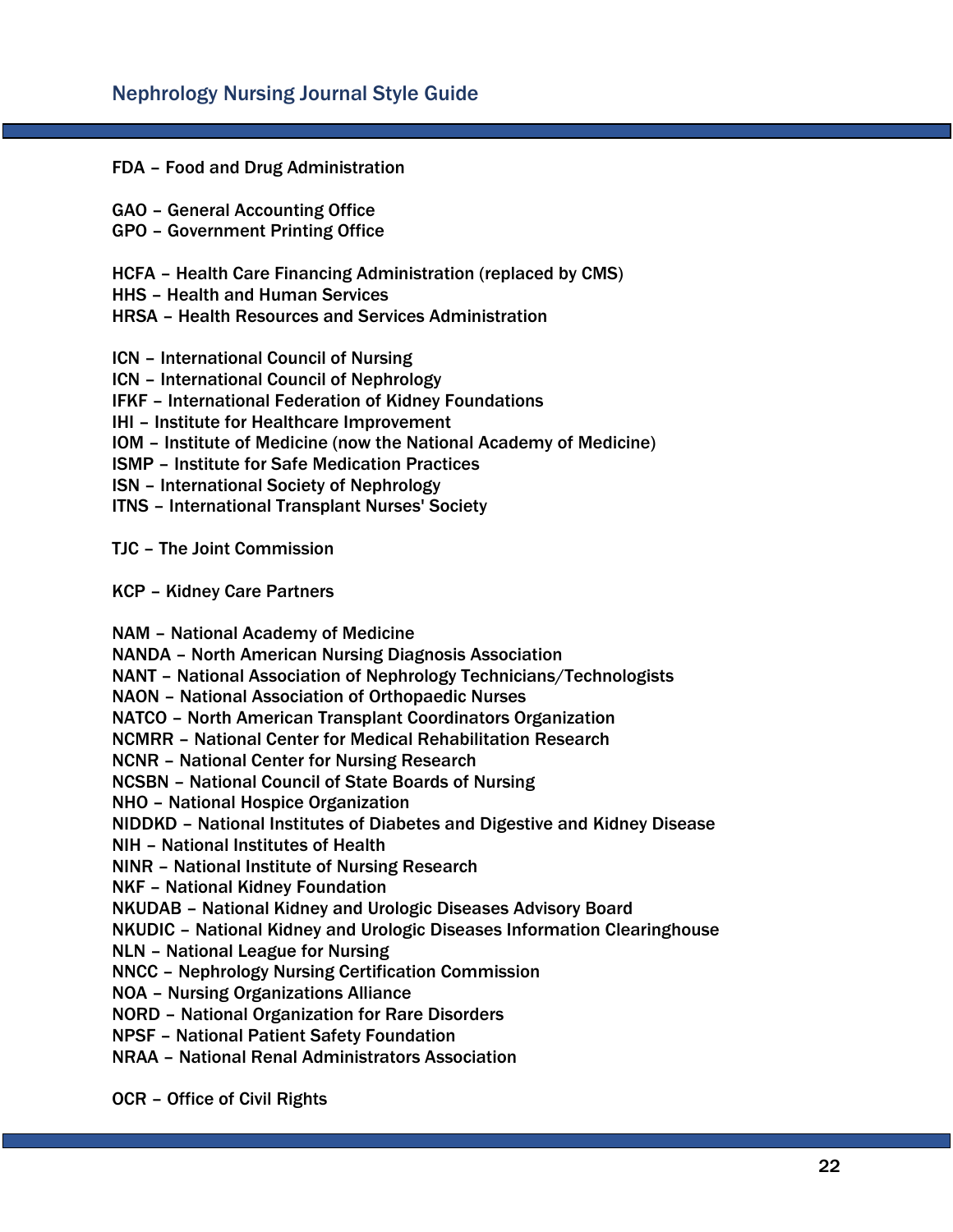OIG - Office of Inspector General

OSHA – Occupational Safety and Health Administration

ProPAC – Prospective Payment Assessment Commission

QSEN – Quality and Safety Education for Nurses

RPA – Renal Physicians' Association

SNA – State nurse association STT – Sigma Theta Tau SUNA – Society of Urologic Nurses and Associates

TRIO – Transplant Recipient International Organization

UNOS – United Network for Organ Sharing USDHHS – United States Department of Health and Human Services USRDS – United States Renal Data System

VA – Veterans Administration (Caution: VA can also be the abbreviation for Virginia.)

WCRC – World Council of Renal Care WFRC – World Foundation of Renal Care

WHO – World Health Organization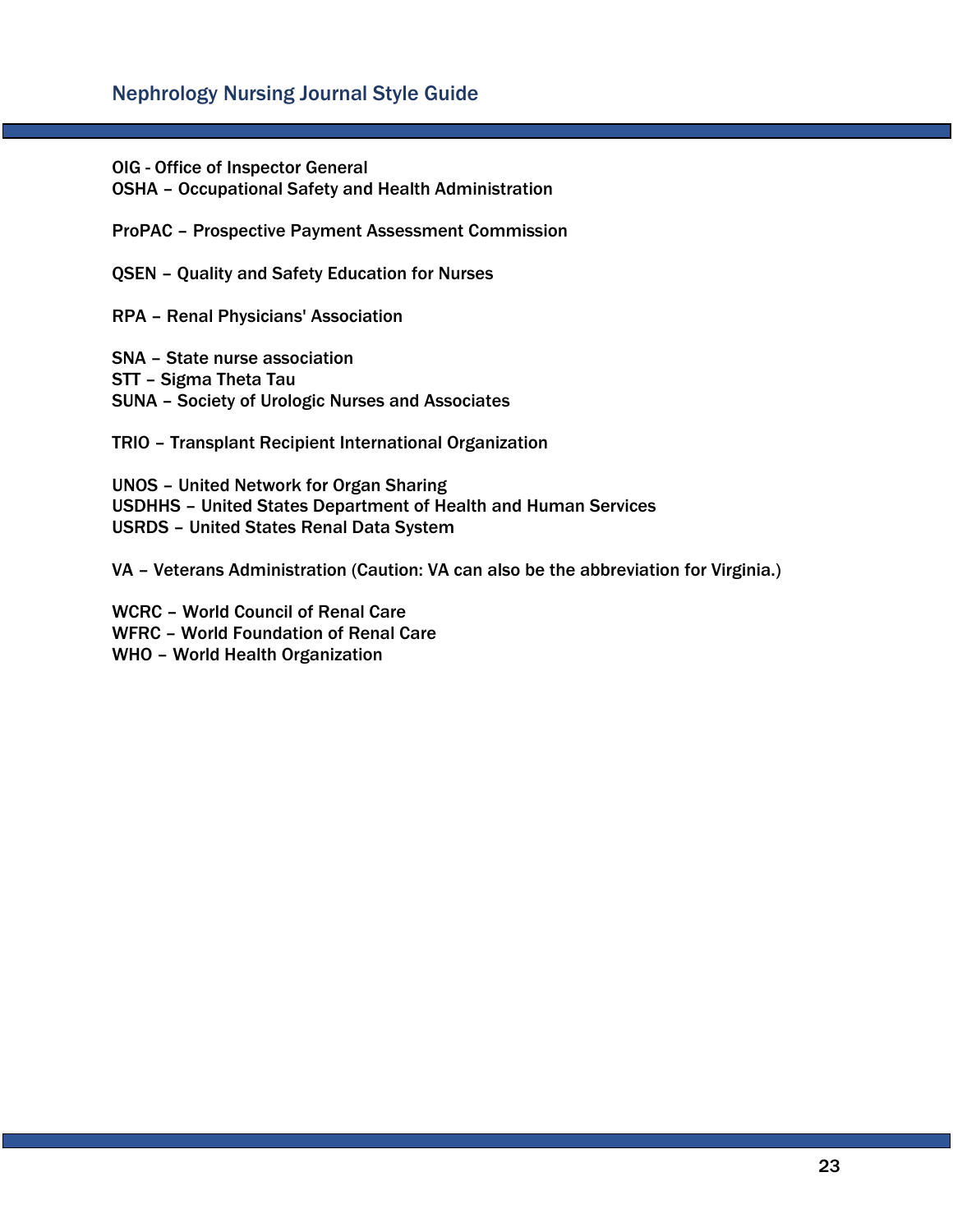## Professional Credentials, Certifications, Titles, and Licenses with Abbreviations

Note: NNJ uses the order of credentials designated by the ANA 2009 Position Statement: education (list highest attained degree first), licensure (state designation or requirement), national certification (earned), awards and honors, other certifications. Multiple degrees should only be listed if they are in different majors such as a person holding an MSN and an MBA. NNJ does not publish credentials for degrees in progress.

ACNP – Acute Care Nurse Practitioner ADN – Associate Degree in Nursing AGPCNP–BC – Adult Gerontology Primary Care Nurse Practitioner – Board Certified AGACNP–BC – Adult Gerontology Acute Care Nurse Practitioner – Board Certified AGCNS-BC – Adult Gerontology Clinical Nurse Specialist APN – Advanced Practice Nurse ASN – Associate of Science Degree in Nursing APRN – Advanced Practice Registered Nurse (not Advance Practice Registered Nurse)

BA – Bachelor of Arts

- BS Bachelors in Science
- BSN Bachelor of Science in Nursing

CAN – Certified Nursing Administrator CCHT – Certified Clinical Hemodialysis Technician CCHT-A – Certified Clinical Hemodialysis Technician - Advanced CCNP – Critical Care Nurse Practitioner CCRN – Critical Care Registered Nurse CCTC – Certified Clinical Transplant Coordinator CD-LPN – Certified Dialysis LPN CD-LVN – Certified Dialysis LVN CDN - Certified Dialysis Nurse CEN – Certified Emergency Nurse CENP – Certified in Executive Nursing Practice CEO – Chief Executive Officer CFO – Chief Financial Officer CHT – Certified Hemodialysis Technician CIO – Chief Information Officer CMO – Chief Medical Officer CNA – Certified Nurse Anesthetist

CNE – Chief Nurse Executive

CNM – Certified Nurse Midwife

CNML – Certified Nurse Manager and Leader

CNN – Certified Nephrology Nurse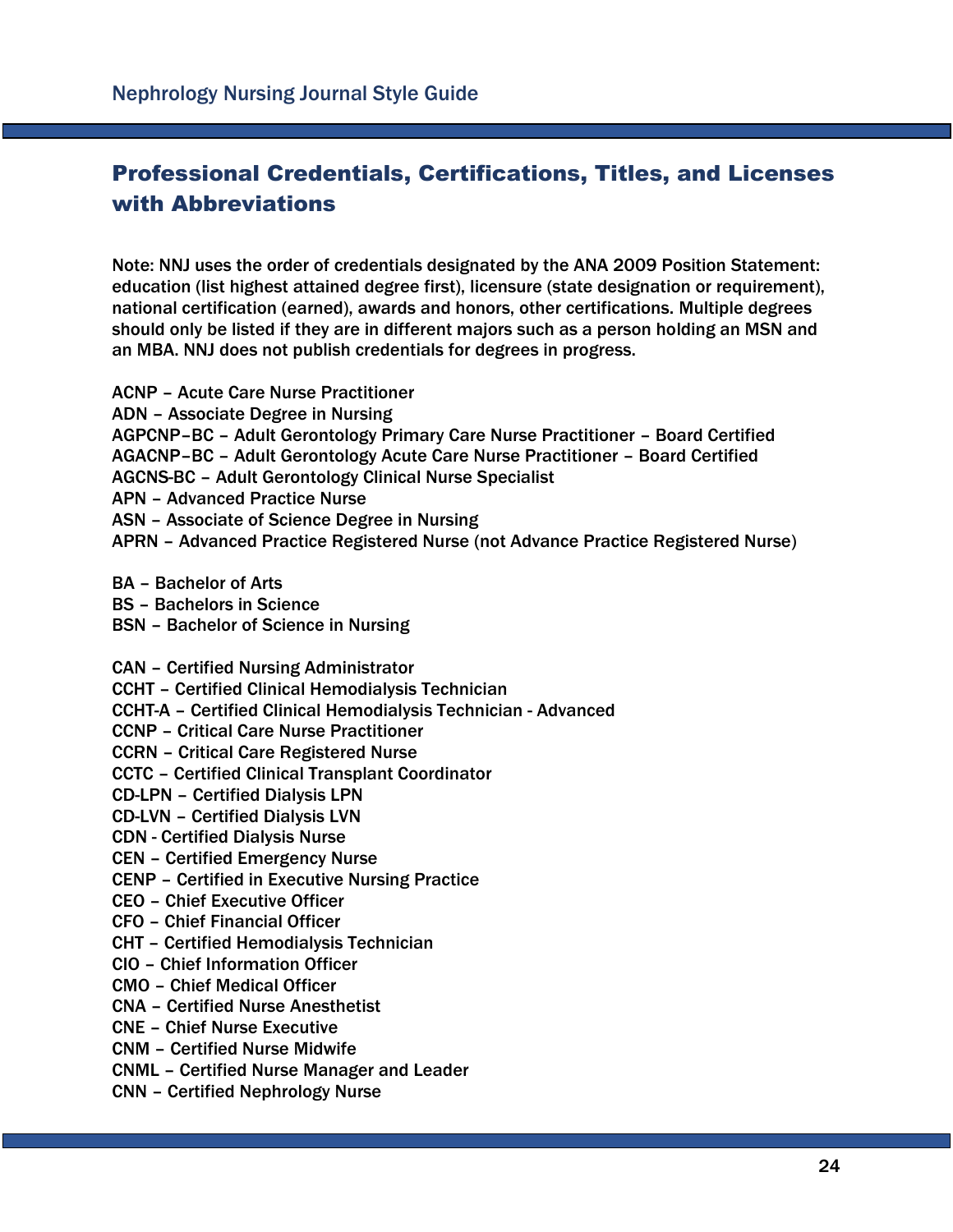CNNe – Certified Nephrology Nurse Emeritus CNN-NP – Certified Nephrology Nurse - Nurse Practitioner CNO – Chief Nursing Officer CNOR – Certified Perioperative Nurse CNS – Clinical Nurse Specialist CPN – Certified Pediatric Nurse CPNP – Pediatric Nurse Practitioner CPTC – Certified Procurement Transplant Coordinator CRNA – Certified Registered Nurse Anesthetist CRRN – Certified Rehabilitation Nurse CS – Clinical Specialist DNP – Doctor of Nursing Practice DNS – Doctor of Nursing Science DNSc – Doctor of Nursing Science DO – Doctor of Osteopathy DSN – Doctor of Science in Nursing EdD – Doctor of Education EMT – Emergency Medical Technician FAAN – Fellow of the American Academy of Nursing FACHE – Fellow in the American College of Healthcare Executives FAONL – Fellow in the American Organization for Nursing Leadership FNP – Family Nurse Practitioner FNP-BC – Family Nurse Practitioner Certification FRCP – Fellow Royal College of Physicians GN – Graduate Nurse GNP – Geriatric Nurse Practitioner JD – Doctor of Jurisprudence LCSW – Licensed Clinical Social Worker LPN – Licensed Practical Nurse LVN – Licensed Vocational Nurse MA – Master of Arts MBA – Master of Business Administration MD – Medical Doctor MEd – Master of Education MHA – Master of Hospital Administration MN – Master of Nursing

MPH – Master of Public Health

MRCP – Member Royal College of Physicians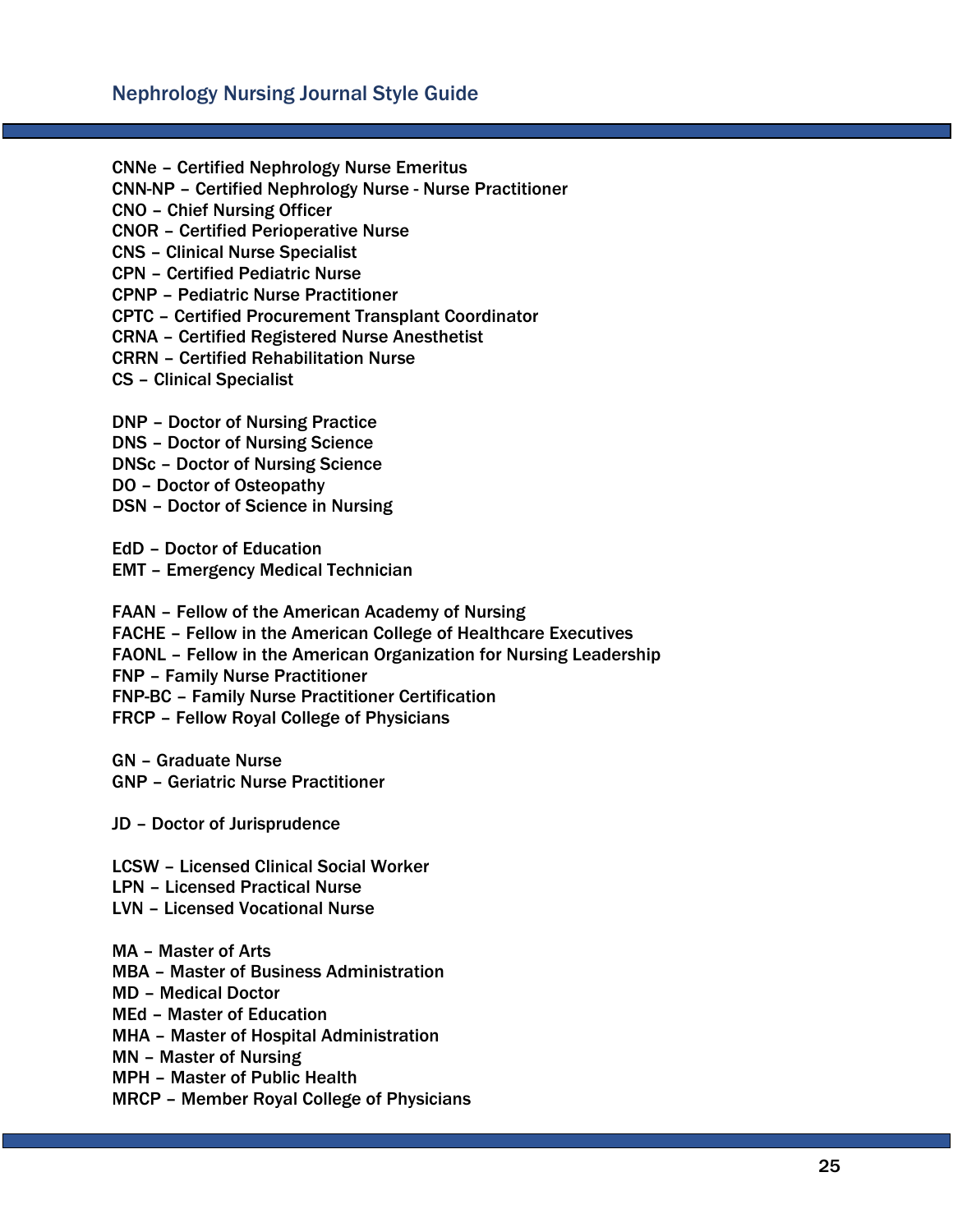- MS Master of Science
- MSN Master of Science in Nursing
- NBT Nephrology Biomedical Technologist NANT preferred term for technologists who work with dialysis equipment.
- NCT Nephrology Clinical Technician NANT preferred term for technicians who deal directly with patients
- NE-BC Nurse Executive Board Certified

NEA-BC – Nurse Executive, Advanced - Board Certified

- NHDP-BC National Healthcare Disorder Certification
- NNP Neonatal Nurse Practitioner
- NP Nurse Practitioner
- NPD-BC Nursing Professional Development Certification
- OCN Certified Oncology Nurse
- OT Occupational Therapist
- PA Physician Assistant
- PA-C Physician Assistant, Certified
- PCP Primary Care Provider
- PCT Patient Care Technician. Note: The National Association of Nephrology Technicians/Technologists (NANT) believes that there are titles other than PCT that should be used that acknowledge the specific field (nephrology), discipline (clinical and/or biomedical) and function (technician or technologist) of these individuals. The NANT preferred terms are Nephrology Clinical Technician (NCTs) for technicians who deal directly with patients and Nephrology Biomedical Technologist (NBTs) for technologists who work with dialysis equipment. Transition to the terms is beginning.
- PharmD Doctor of Pharmacy
- PhD Doctor of Philosophy
- PHN Public Health Nurse
- PMHNP-BC Psychiatric-Mental Health Nurse Practitioner-Board Certified
- PNP Pediatric Nurse Practitioner
- PT Physical Therapist
- RD Registered Dietitian
- RDN Registered Dietitian Nutritionist
- RGN Registered Graduate Nurse
- RN Registered Nurse
- RN-BC Registered Nurse, Board Certified

SW – Social Worker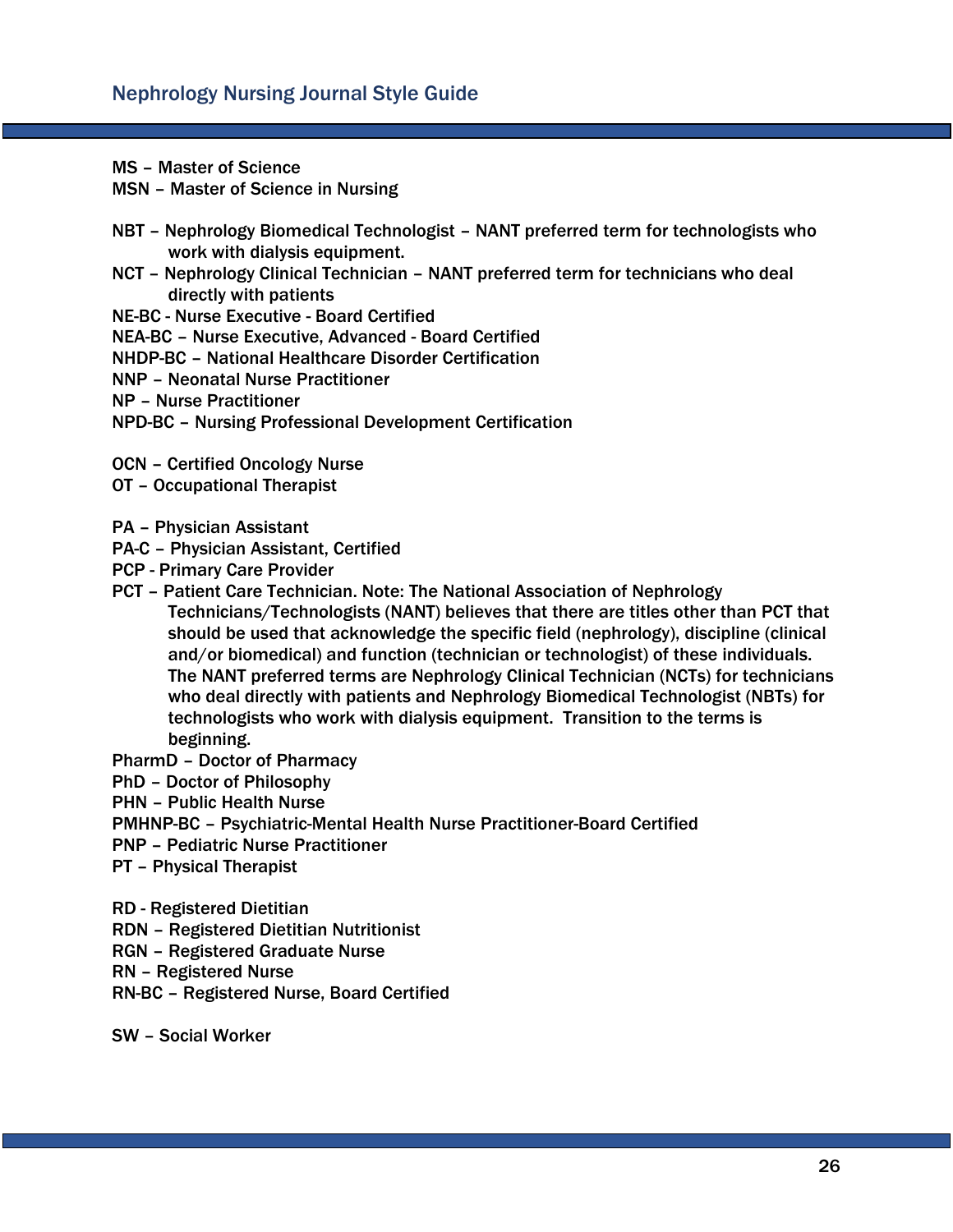#### **References**

- American Nurses Association (ANA). (2009). *Position statement. Credentials for the professional nurse: Determining a standard order of credentials for the professional nurse.* ANA.
- American Psychological Association (APA). (2020). Pu*blication manual of the American Psychological Association* (7th ed.). APA.
- Levey, A.S., Eckardt, K., Dorman, N.M., Christiansen, S.L., Hoom, E.J., Ingelfinger, J.R., Inker, L.A., Levin, A., Mehrotra, R., Palevsky, P.M., Perazella, M.A., Tong, A., Allison, S.J., Bockenhauer, D., Briggs, J.P., Bromberg, J.S., Davenport, A., Feldman, H.I., Fouque, D., ... Winklemayer, W.C. (2020). Nomenclature for kidney function and disease: Report of a Kidney Disease: Improving Global Outcomes (KDIGO) consensus conference. *Kidney International, 97*, 1117-1129.

The Joint Commission (TJC). (2019). *Official "do not use" list.* TJC.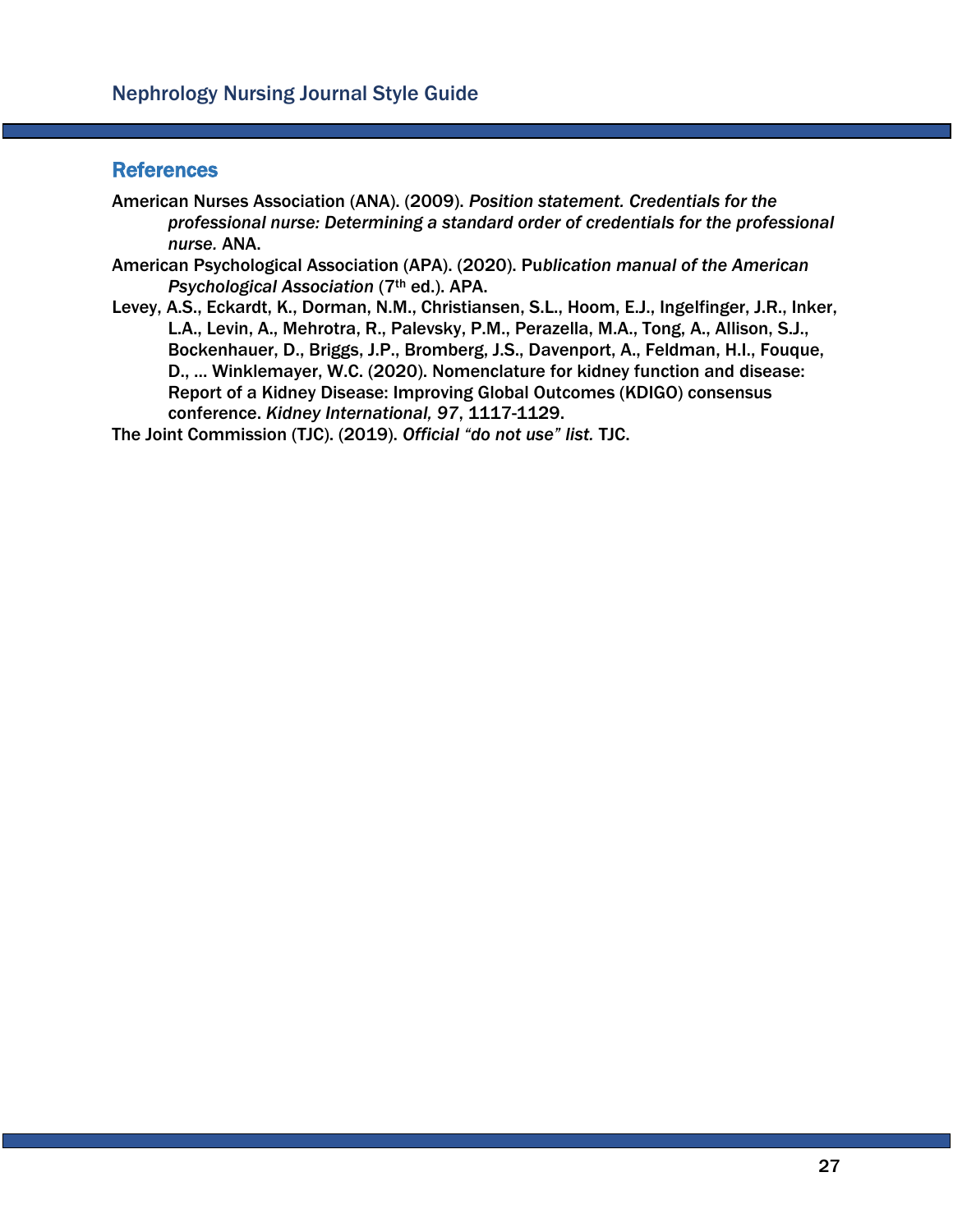# KDIGO Nomenclature May 2020

#### KDIGO Consensus Conference Report on Nomenclature for Kidney Function and Disease – May 2020

In May 2020, KDIGO published the results of a consensus conference to develop a standardized nomenclature for kidney function and disease. The following terms and abbreviations are those recommended by the conference. They are included in the general terms and abbreviations list, but are specifically noted here. The complete report is available online [\(https://kdigo.org/wp-content/uploads/2018/10/Nomenclature-](https://kdigo.org/wp-content/uploads/2018/10/Nomenclature-Conference-Report.pdf)[Conference-Report.pdf\)](https://kdigo.org/wp-content/uploads/2018/10/Nomenclature-Conference-Report.pdf) with an accompanying infographic [\(https://files.constantcontact.com/320aa531801/6f5e97ef-716b-4a41-8c04](https://files.constantcontact.com/320aa531801/6f5e97ef-716b-4a41-8c04-f015eb2b886a.pdf) [f015eb2b886a.pdf\)](https://files.constantcontact.com/320aa531801/6f5e97ef-716b-4a41-8c04-f015eb2b886a.pdf). Additional information is available in the May/June *NNJ*. *NNJ* will be using these terms – with the transition to the terms beginning in the Jul/Aug 2020 issue.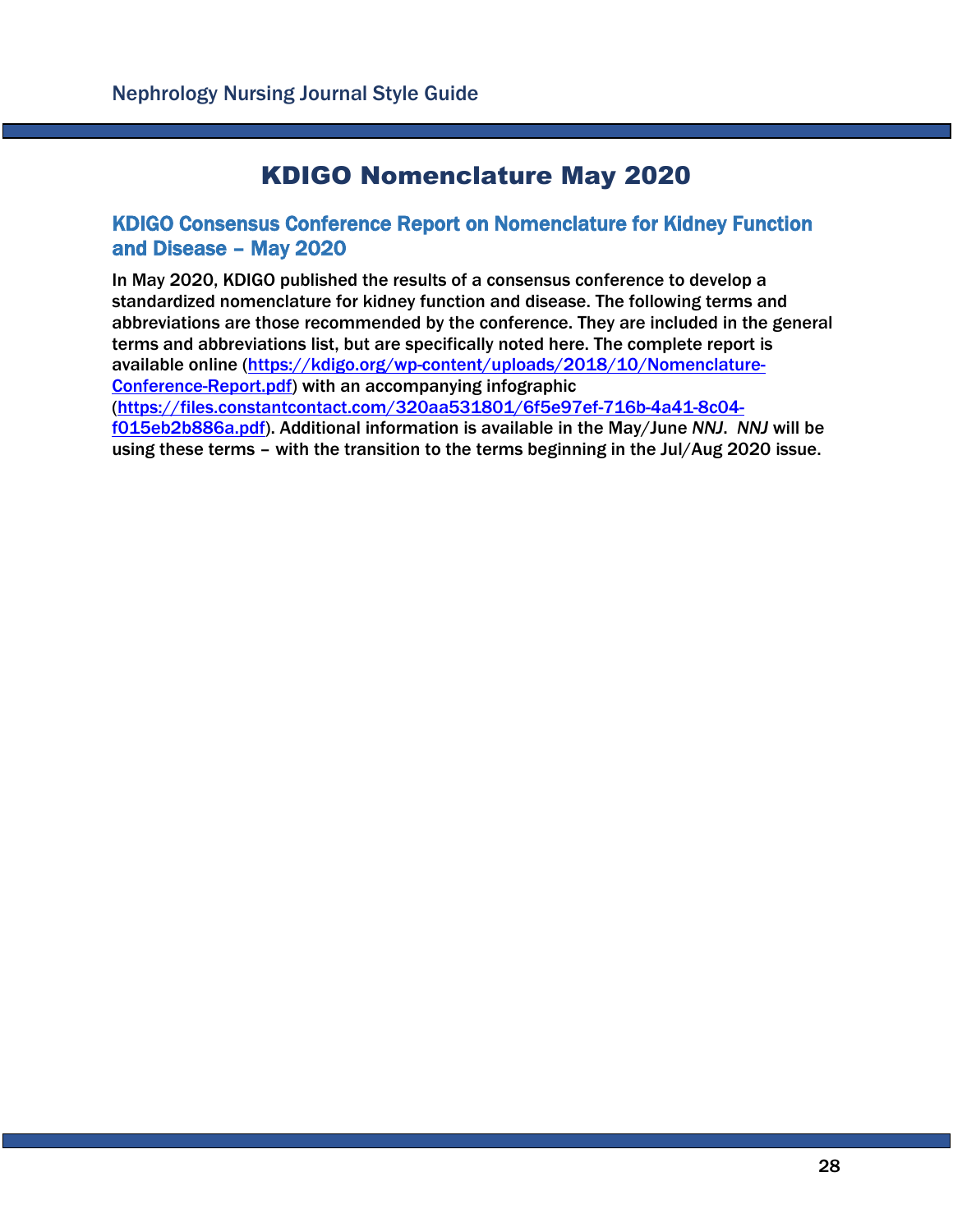#### *Basic Concepts for the KDIGO Nomenclature*

# Why uniform nomenclature on kidney function and disease?



# O- Key Take-Home Points - O



Source: KDIGO. Used with permission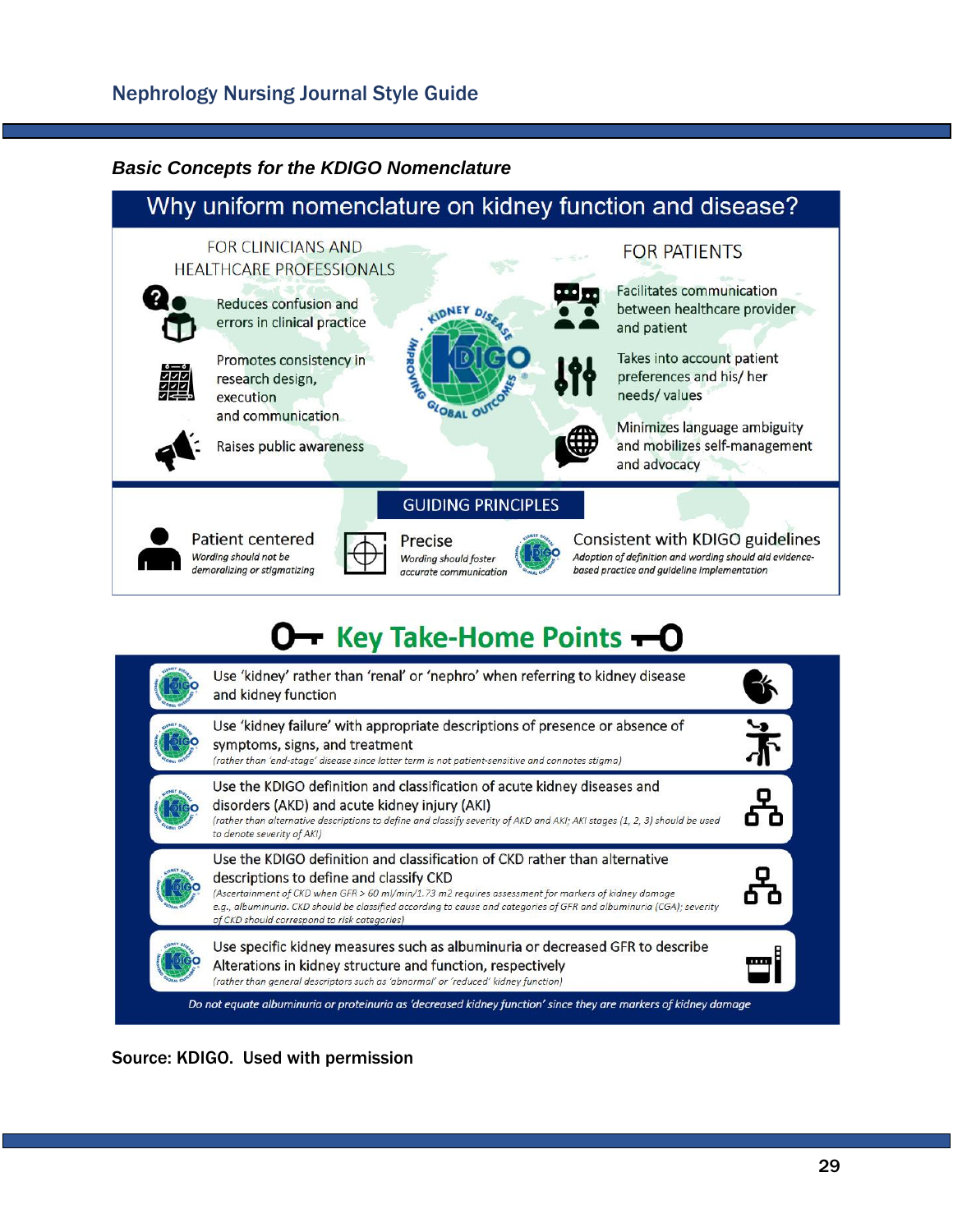#### *KDIGO Definition and Classification of CKD*

web 4C/FPO

#### **CURRENT CHRONIC KIDNEY DISEASE (CKD) NOMENCLATURE USED BY KDIGO**

CKD is defined as abnormalities of kidney structure or function, present for  $>$  3 months, with implications for health. CKD is classified based on cause, GFR category (G1-G5), and albuminuria category (A1-A3), abbreviated as CGA.

Prognosis of CKD by GFR and albuminuria category

|  |                                                                        |                |                                                  | Persistent albuminuria categories,<br>description and range |                                |                                 |                            |
|--|------------------------------------------------------------------------|----------------|--------------------------------------------------|-------------------------------------------------------------|--------------------------------|---------------------------------|----------------------------|
|  |                                                                        |                | Prognosis of CKD by GFR                          | A <sub>1</sub>                                              | A2                             | A <sub>3</sub>                  |                            |
|  |                                                                        |                | and albuminuria categories:<br><b>KDIGO 2012</b> | <b>Normal</b> to<br>mildly<br>increased                     | <b>Moderately</b><br>increased | <b>Severely</b><br>increased    |                            |
|  |                                                                        |                |                                                  |                                                             | $30$ mg/g<br><3 mg/mmol        | $30 - 300$ mg/g<br>3-30 mg/mmol | $>300$ mg/g<br>>30 mg/mmol |
|  | GFR categories (ml/min/1.73 m <sup>2</sup> ),<br>description and range | G <sub>1</sub> | Normal or high                                   | 290                                                         |                                |                                 |                            |
|  |                                                                        | G <sub>2</sub> | <b>Mildly decreased</b>                          | $60 - 89$                                                   |                                |                                 |                            |
|  |                                                                        | G3a            | <b>Mildly to moderately</b><br>decreased         | $45 - 59$                                                   |                                |                                 |                            |
|  |                                                                        | G3b            | <b>Moderately to</b><br>severely decreased       | $30 - 44$                                                   |                                |                                 |                            |
|  |                                                                        | G4             | <b>Severely decreased</b>                        | $15 - 29$                                                   |                                |                                 |                            |
|  |                                                                        | G <sub>5</sub> | <b>Kidney failure</b>                            | < 15                                                        |                                |                                 |                            |

green, low risk (if no other markers of kidney disease, no CKD); yellow, moderately increased risk; orange, high risk; red, very high risk.

#### *KDIGO Definition and Classification of AKD*

- $AKD$  acute kidney disease AKI, or GFR less than  $60/mL/1.73m<sup>2</sup>$ , or markers of kidney damage for 3 months or less, or decrease in GFR by 35% or greater or increase in SCr by 50% or greater for 3 months or less (KDIGO)
- AKI acute kidney injury subcategory of AKD; oliguria for more than 6 hours, rise in SCr level by more than 0.3 mg/dL or by more than 50% in 1 week (KDIGO)

| <b>Stage</b> | <b>Serum creatinine</b>                       | Urine output                           |  |
|--------------|-----------------------------------------------|----------------------------------------|--|
| AKI stage 1  | 1.5-1.9 times baseline OR 0.3 mg/dL or higher | $< 0.5$ mL/kg/h for 6-12 hours         |  |
|              | increase                                      |                                        |  |
| AKI stage 2  | 2.0-2.9 times baseline                        | $<$ 0.5 mL/kg/h for 12 hours or longer |  |
| AKI stage 3  | 3.0 times baseline OR 4.0 mg/dL or higher     | Anuria for 12 hours or longer          |  |
| AKI stage 3D | AKI treated by dialysis                       |                                        |  |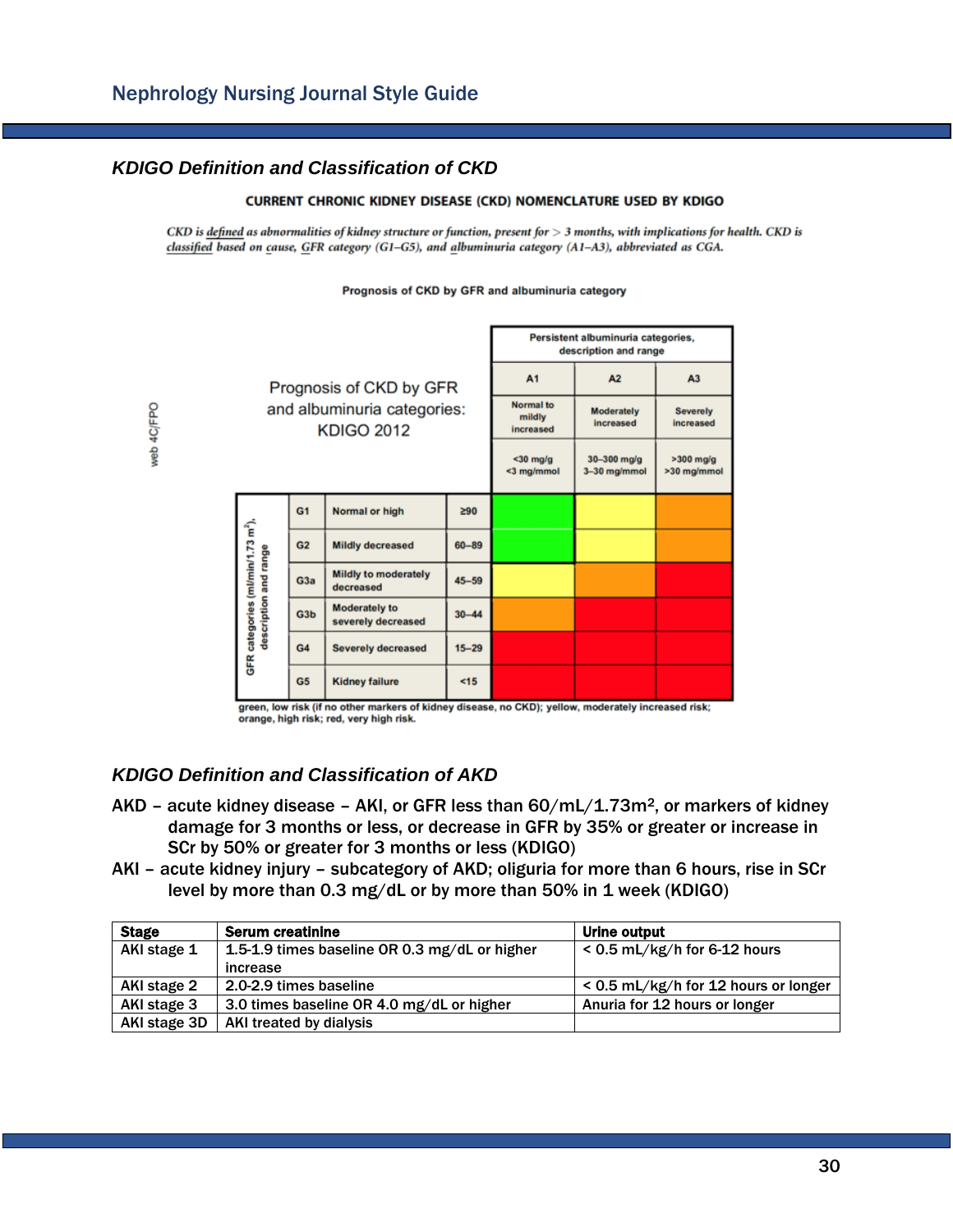| <b>USE THIS</b>                                                | <b>AVOID THE USE OF THIS</b>                                |  |  |  |  |  |
|----------------------------------------------------------------|-------------------------------------------------------------|--|--|--|--|--|
| KIDNEY FUNCTION AND DISEASE                                    |                                                             |  |  |  |  |  |
| Kidney                                                         | renal, nephro                                               |  |  |  |  |  |
| <b>Kidney function</b>                                         | renal function                                              |  |  |  |  |  |
| RKF - residual kidney function                                 | RRF - residual renal function                               |  |  |  |  |  |
|                                                                |                                                             |  |  |  |  |  |
| <b>KIDNEY FAILURE</b>                                          |                                                             |  |  |  |  |  |
| KF - kidney failure                                            | RF - renal failure                                          |  |  |  |  |  |
| (as defined in the KDIGO CKD guideline -                       | End stage                                                   |  |  |  |  |  |
| $GFR < 15mL/min/1.73m2$ )                                      | ESKD - end stage kidney disease                             |  |  |  |  |  |
|                                                                | ESKF - end stage kidney failure                             |  |  |  |  |  |
|                                                                | ESRD - end stage renal disease                              |  |  |  |  |  |
|                                                                | ESRF - end stage renal failure                              |  |  |  |  |  |
| KRT - kidney replacement therapy                               | RRT - renal replacement therapy                             |  |  |  |  |  |
| KFRT - kidney failure with replacement therapy -               | ESKD, ESKF, ESRD, ESRF                                      |  |  |  |  |  |
| CKD G5 treated by dialysis or CKD G1-G5 after                  |                                                             |  |  |  |  |  |
| transplantation                                                |                                                             |  |  |  |  |  |
| CKD without KRT - CKD G1-G5, A1-A3 of any cause,               | ESKD, ESKF, ESRD, ESRF                                      |  |  |  |  |  |
| not receiving dialysis or transplantation                      |                                                             |  |  |  |  |  |
| Dialysis - long-term or maintenance dialysis                   | chronic dialysis, acute dialysis                            |  |  |  |  |  |
| (dialysis for CKD) vs. short-term dialysis (dialysis for       | The terms 'chronic' and 'acute' refer to the duration       |  |  |  |  |  |
| AKD).                                                          | of kidney disease rather than the duration of the           |  |  |  |  |  |
|                                                                | dialysis treatment                                          |  |  |  |  |  |
| KT - Kidney transplant                                         | RT - renal transplant                                       |  |  |  |  |  |
| CKD G1T-G5T - CKD G1-G5 after transplantation                  |                                                             |  |  |  |  |  |
| LDKT - living donor kidney transplant/<br>transplantation      |                                                             |  |  |  |  |  |
| DDKT - deceased donor kidney transplant/                       |                                                             |  |  |  |  |  |
| transplantation                                                |                                                             |  |  |  |  |  |
|                                                                |                                                             |  |  |  |  |  |
|                                                                | ACUTE KIDNEY DISEASES AND DISORDERS AND ACUTE KIDNEY INJURY |  |  |  |  |  |
| AKD - acute kidney disease                                     | ARD - acute renal disease                                   |  |  |  |  |  |
| AKI, or GFR less than 60/mL/1.73m <sup>2</sup> , or markers of |                                                             |  |  |  |  |  |
| kidney damage for 3 months or less, or decrease in             |                                                             |  |  |  |  |  |
| GFR by 35% or greater or increase in SCr by 50% or             |                                                             |  |  |  |  |  |
| greater for 3 months or less (KDIGO)                           |                                                             |  |  |  |  |  |
| AKI - acute kidney insufficiency (a subcategory of             | ARF - acute renal failure                                   |  |  |  |  |  |
| AKD). Use the KDIGO definition and classification              | ARI - acute renal insufficiency                             |  |  |  |  |  |
| for AKI - oliguria for more than 6 hours, rise in SCr          |                                                             |  |  |  |  |  |
| level by more than 0.3 mg/dL or by more than 50%               |                                                             |  |  |  |  |  |
| in 1 week                                                      |                                                             |  |  |  |  |  |
| AKI classification - KDIGO classification by cause             | <b>RIFLE classification</b>                                 |  |  |  |  |  |
| and stage preferred rather than stage alone.                   | <b>AKIN classification</b>                                  |  |  |  |  |  |
| AKI stages - AKI stage 1, AKI stage 2, AKI stage 3             |                                                             |  |  |  |  |  |
| AKI stage 3D - acute kidney injury stage 3D treated            | AKI-D, dialysis-dependent AKI                               |  |  |  |  |  |
| by dialysis                                                    |                                                             |  |  |  |  |  |
|                                                                |                                                             |  |  |  |  |  |
| <b>CHRONIC KIDNEY DISEASE</b>                                  |                                                             |  |  |  |  |  |
| CKD - chronic kidney disease                                   | <b>CRD</b> - chronic renal disease                          |  |  |  |  |  |
| KDIGO definition and classification of CKD - GFR               | ESKD, ESKF, ESRD, ESRF                                      |  |  |  |  |  |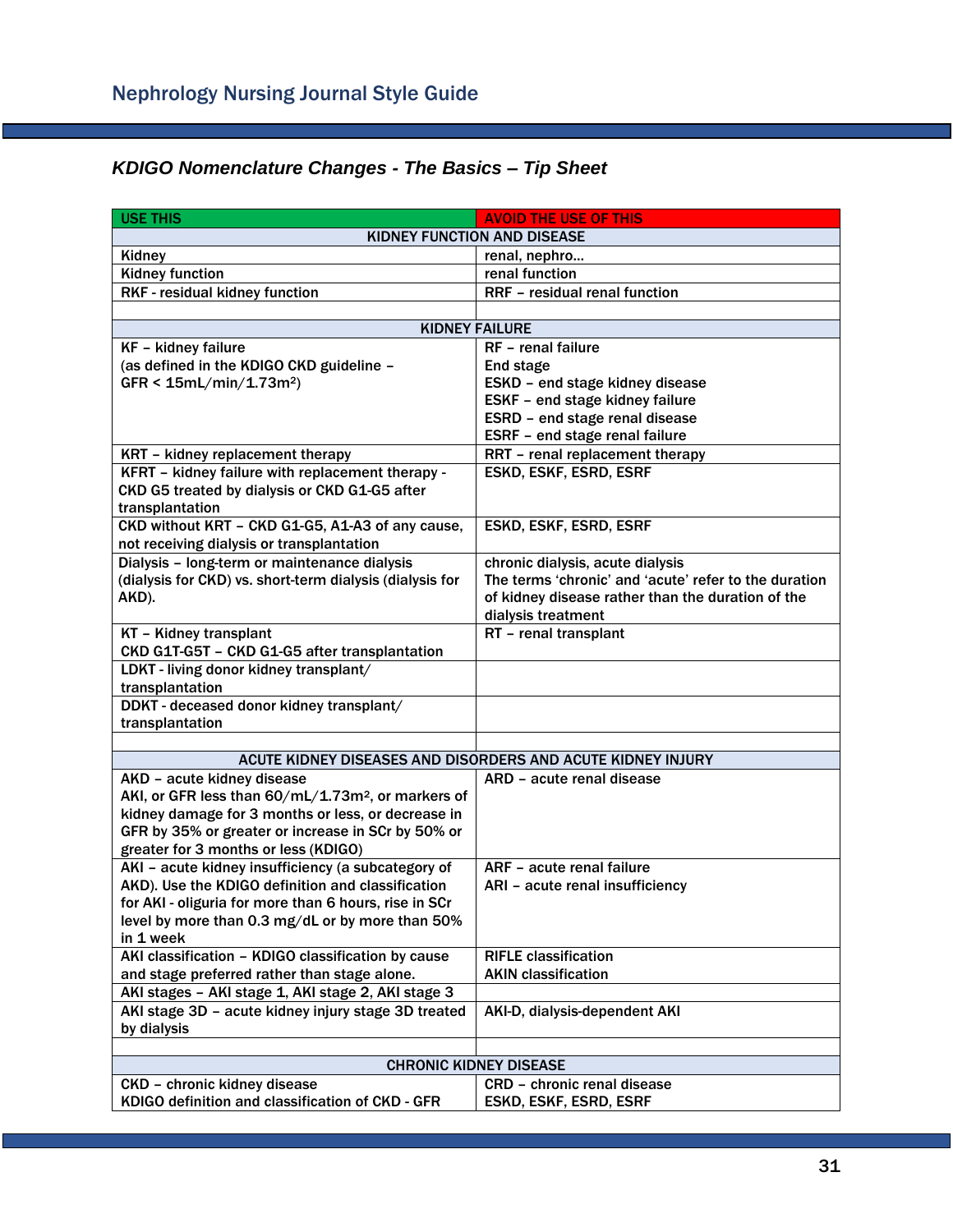| <b>USE THIS</b>                                                   | <b>AVOID THE USE OF THIS</b>                      |
|-------------------------------------------------------------------|---------------------------------------------------|
| less than 60 mL/min/1.73 <sup>2</sup> or markers of kidney        | Renal impairment, renal insufficiency             |
| damage for more than 3 months                                     |                                                   |
| CKD classification by cause, KDIGO CGA                            | CKD stage 1-5                                     |
| classification by cause, GFR category (G1-G5), and                | Mild, moderate, severe, early, advanced           |
| albuminuria category (A1-A3).                                     |                                                   |
| CKD without KRT - CKD G1-G5, A1-A3 of any cause,                  | ND-CKD (non-dialysis CKD), NDD-CKD (non-dialysis- |
| not receiving dialysis or transplantation                         | dependent CKD), pre-dialysis CKD, pre-ESRD CKD    |
| CKD risk categories (see color codes in CKD                       |                                                   |
| nomenclature figure) - low (green), moderate                      |                                                   |
| (yellow), high (orange), and very high (red)                      |                                                   |
|                                                                   |                                                   |
|                                                                   | <b>KIDNEY MEASURES</b>                            |
| GFR - glomerular filtration rate                                  |                                                   |
| Units must be specified (mL/min/1.73 <sup>2</sup> )               |                                                   |
| mGFR - measured glomerular filtration rate                        |                                                   |
| eGFR - estimated glomerular filtration rate                       |                                                   |
| eGFR <sub>cr</sub> - estimated glomerular filtration rate using   |                                                   |
| creatinine                                                        |                                                   |
| eGFR <sub>cys</sub> - estimated glomerular filtration rate using  |                                                   |
| cystatin C                                                        |                                                   |
| eGFR <sub>cr-cys</sub> - estimated glomerular filtration rate     |                                                   |
| using creatinine and cystatin C                                   |                                                   |
| CI - clearance. * Caution: Make sure it is clear that             |                                                   |
| CI does not mean chloride (CI-) when used for                     |                                                   |
| clearance.                                                        |                                                   |
| mCL - measured clearance                                          |                                                   |
| mCL <sub>UN</sub> - measured clearance using urea nitrogen        |                                                   |
|                                                                   |                                                   |
| mCL <sub>cr</sub> - measured clearance using creatinine           |                                                   |
| mCL <sub>UN-cr</sub> - measured clearance using urea nitrogen     |                                                   |
| and creatinine                                                    |                                                   |
| mGFR - measured glomerular filtration rate                        |                                                   |
| eCL - estimated clearance                                         |                                                   |
| eCL <sub>cr</sub> - estimated clearance using creatinine          |                                                   |
| <b>GFR categories</b>                                             |                                                   |
|                                                                   |                                                   |
| G1 - Normal to increased GFR; GFR at or above 90                  |                                                   |
| mL/min/1.73m <sup>2</sup>                                         |                                                   |
| G2 - Mildly reduced GFR; GFR 60-89                                |                                                   |
| mL/min/1.73m <sup>2</sup>                                         |                                                   |
| G3a - Moderately reduced GFR; GFR 45-59                           |                                                   |
| mL/min/1.73m <sup>2</sup>                                         |                                                   |
|                                                                   |                                                   |
| G3b - Moderately reduced GFR; GFR 30-44                           |                                                   |
| mL/min/1.73m <sup>2</sup><br>G4 - Severely reduced GFR; GFR 15-29 |                                                   |
| mL/min/1.73m <sup>2</sup>                                         |                                                   |
|                                                                   |                                                   |
| G5 - Kidney failure; GFR less than15                              |                                                   |
| mL/min/1.73m <sup>2</sup> or treated by dialysis                  |                                                   |
| Hyperfiltration                                                   | <b>Renal hyperfiltration</b>                      |
| <b>GFR</b> reserve<br>Albuminuria                                 | <b>Renal function reserve</b>                     |
|                                                                   | Microalbuminuria, macroalbuminuria                |